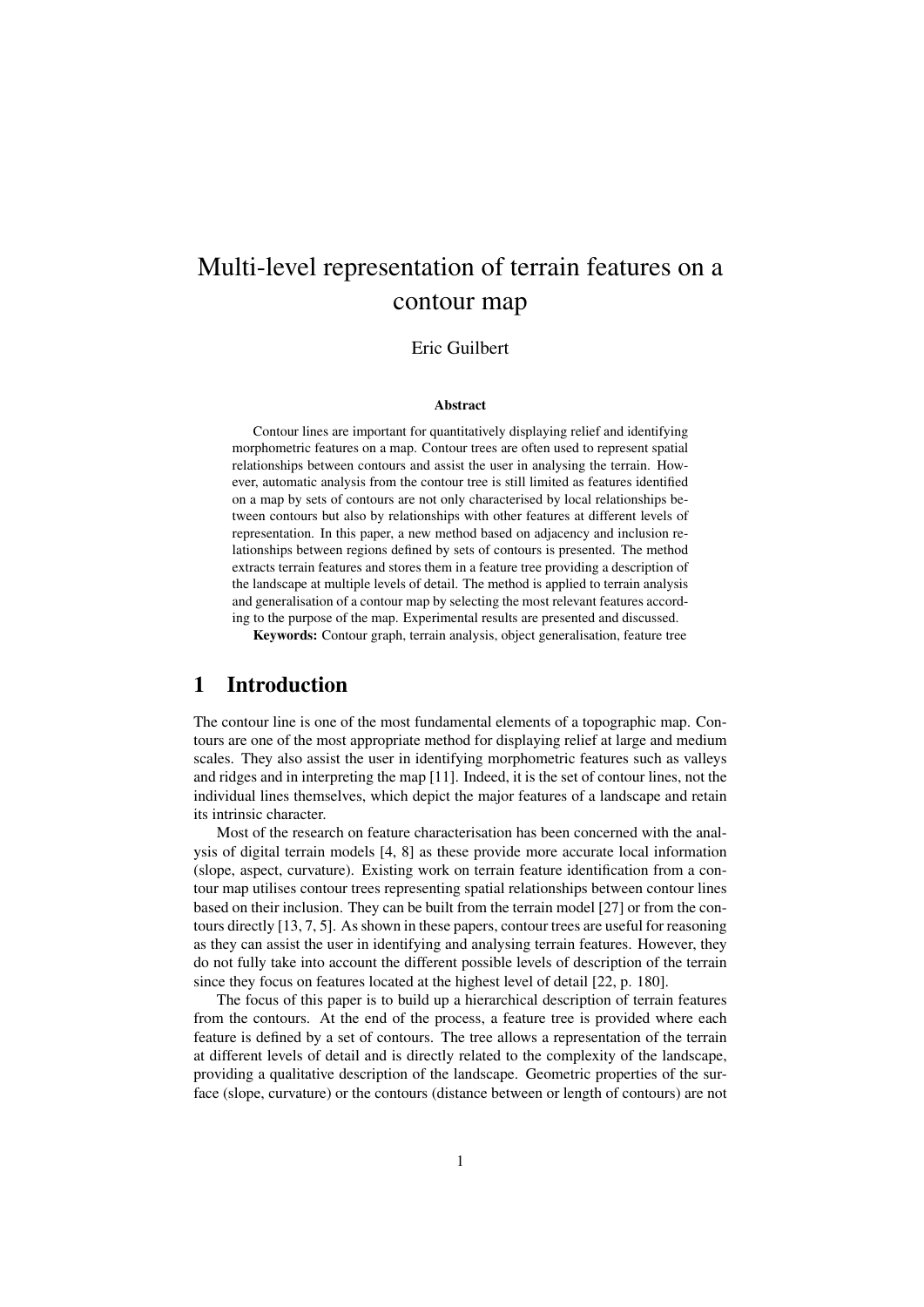involved and features are described based on topological relationships (adjacency and inclusion) ensuring a simple and robust process.

This paper also proposes a tool enabling qualitative terrain description useful for route planning and location (where landforms can be described according to different perspectives) and map generalisation. Currently, much work in contour line generalisation relates to cartographic generalisation where only aesthetics and legibility are considered [\[10,](#page-21-3) [15,](#page-21-4) [17,](#page-21-5) [19\]](#page-21-6). In some applications, features must be represented on the map in accordance with their meaning. For instance, in nautical chart generalisation, features are selected in accordance with the risk they represent (e.g. reef) or their relevance to navigation (e.g. fairway). Therefore, features must be identified and classified so that contours can be generalised with regard to the features they relate to.

The article is organised as follows. The next section reviews previous work related to contour trees and topological data structures for surfaces and to the description of landscapes at multiple levels. Section [3](#page-4-0) describes an iterative process for extracting features at different levels. In section [4,](#page-13-0) the method is applied to terrain analysis and nautical chart generalisation and results are discussed. Conclusions and directions for future work are presented in the final section.

# 2 Related work

#### 2.1 Contour trees and graphs

The first data structure addressing the description of surface topology was the Reeb graph as reported in [\[22,](#page-22-1) p. 8]. The Reeb graph is obtained from a surface as a topological quotient space where all the points having the same elevation and lying in the same connected component are equivalent [\[28\]](#page-22-2). Equivalence classes correspond to contours and nodes of the Reeb graph, which are the critical points (peaks, passes, pits) of the surface, represent the topological transitions between the contours.

If the surface is defined by a set of contours at arbitrary elevations, building up a topological graph is not based on the detection of critical points which can lead to numerical instability but on the spatial relationships between the contours. The resulting graph is called a contour tree. The structure is identical to a Reeb graph [\[26\]](#page-22-3) since topological transitions between contours are also recorded (Figure [1\)](#page-2-0). Contour trees are used for terrain representation and in computer visualisation for segmenting or rendering multi-dimensional data [\[3\]](#page-20-3). The most commonly used technique for building a contour tree is based on the containment relationship. If one contour is contained by another then that contour is a descendant. This simple approach has been applied in [\[7\]](#page-20-1) where the map is partitioned into different areas, each containing a contour tree. The author uses this structure to interpolate terrain information such as elevation or gradient at a given point from neighbouring contour lines. Work taking a different approach based on containment relations is [\[13\]](#page-21-2) where a single contour tree is built for the whole map. The method starts from the lowest elevation contour defining the root node recursively creating the contour tree in a depth-first fashion. The authors also consider the extraction of peaks and pits from the contour tree by considering the number of children of a node: a peak or a pit is defined by a starting node where all its descendants have only one child, excepted the last which has none (Figure [1\)](#page-2-0).

The containment method is very simple but some limitations have motivated the development of different approaches. One difficulty for feature characterisation is that all contours are considered closed, thus limiting its application to specific cases. Open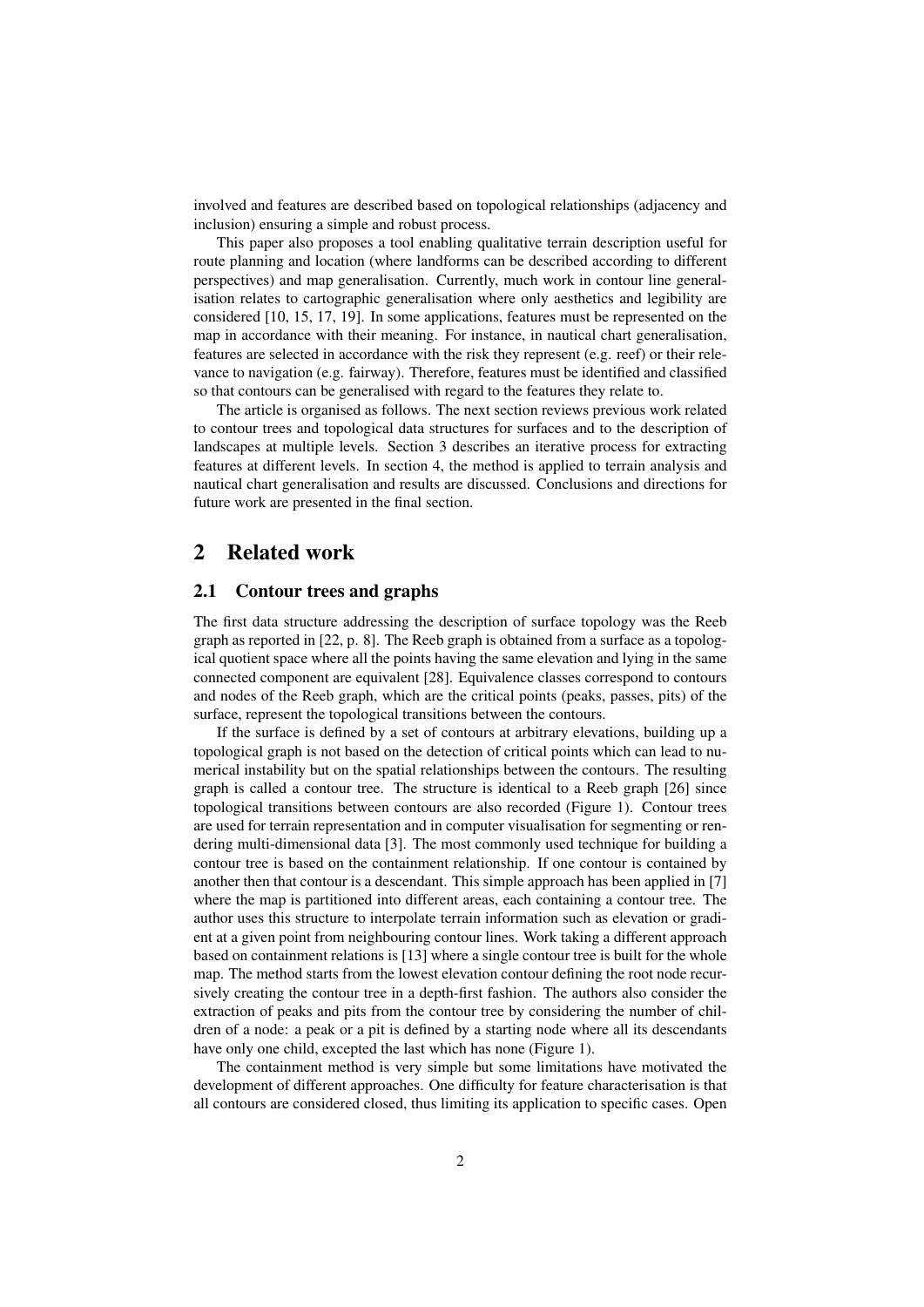

<span id="page-2-0"></span>Figure 1: Contour tree corresponding to a set of closed contours. Branches with white nodes are peaks or pits. Nodes with several children are passes.

contours may be considered closed by the border of the map but it is not always possible to define which side is the interior or the exterior of a contour.

Other methods build the contour tree by considering contours in close proximity. Contours are considered adjacent if their growing regions [\[23\]](#page-22-4) or their Voronoi regions [\[5\]](#page-20-2) share a common boundary. The disadvantage of this approach is that the construction of the tree is based on the relationship between region boundaries, a relationship which does not necessarily correspond to the containment relationship. In [\[5\]](#page-20-2), the algorithm detects and corrects such problems so that results are always consistent.

The Voronoi region based method can provide a contour tree for any kind of contour set, including open contours, but the changes in slope cannot be identified from the tree as elevations are not considered. Contours characterising one feature can be classified as descendants of a contour that is part of an adjacent feature. This occurs, for example, when a change of slope is represented by a series of open contours. Indeed, the contour tree representation is a limitation as it creates an artificial hierarchical structure of the landscape. It limits relationships between contours to those of containment only and fails to represent adjacency between open contours.

Another approach to the storing of relationships between contours is the use of a contour graph. Nodes are contours and edges represent adjacency relationships. Two contours are adjacent if a line can be drawn that connects the two contours and intersects no other contour [\[20\]](#page-21-7). Elevation is not required to build the graph. The structure applies to any kind of contour map containing open and closed lines (Figure [2c](#page-3-0)) and has been used for plane navigation [\[21\]](#page-22-5) and vectorisation of map images [\[16\]](#page-21-8). The dual of the contour graph is the inter-contour region graph where contours are edges and inter-contour regions are nodes of the graph (Figure [2d](#page-3-0)). Both structures are equivalent since one is the dual graph of the other but the contour graph is easier to implement [\[16\]](#page-21-8).

Another data structure storing topological relationships between regions is the extended Reeb graph [\[1\]](#page-19-0) where equivalence classes are regions bounded by contour lines. If the contour map is defined by an arbitrary set of contours, the extended Reeb graph is identical to the inter-contour region graph. The structure is more reliable than the con-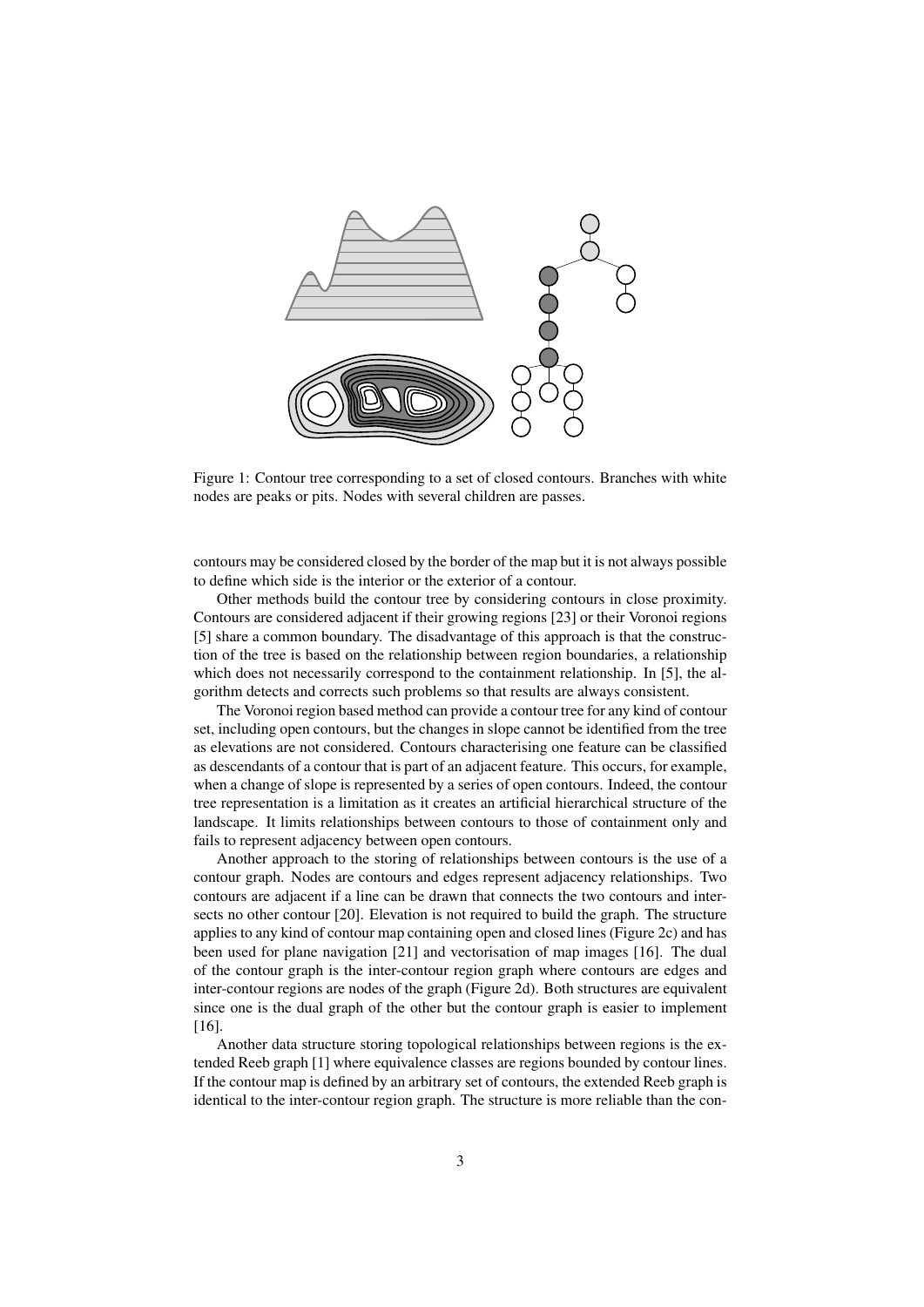

<span id="page-3-0"></span>Figure 2: Contour map (a) with its corresponding contour tree (b), contour graph (c), region graph (d). Numbers indicate elevation. Letters are inter-contour regions.

tour tree or the Reeb graph as a region boundary can be composed of several contours and it better represents the topology between areas of the surface.

### 2.2 Multi level description of landscapes

Although describing a landscape at different levels has been tackled for Digital Elevation Models (DEM), topological structures such as contour graphs and Reeb graph do not address multiple representation of features [\[22,](#page-22-1) p. 180]. The definition of landforms depends on the scale of observation and the interpretation of the user [\[9\]](#page-21-9). Existing work relates to the identification of specific landforms [\[4\]](#page-20-0), the definition of an ontology to describe these landforms [\[24\]](#page-22-6), or the representation of terrain morphology of a DEM at multiple resolutions [\[8\]](#page-21-1).

Six morphometric classes of terrain can be represented on a DEM [\[29\]](#page-22-7) (Figure [3\)](#page-4-1). Multi-level description depends on the scale of measurement or visualisation [\[9\]](#page-21-9) and a point may belong to different morphometric classes depending on the size of the filter computing slope variations. In Figure [4,](#page-4-2) if the location is at the bottom of the pit marked G, use of a small size filter leads to its definition as a pit G. With a larger filter, the location is designated as belonging to peak B and with an even larger filter as belonging to peak A. Precision depends on the number of filters and their sizes set a priori.

Contour maps do not provide as much terrain information as a DEM but, although local variations of slope cannot be computed accurately, they can still provide qualitative information on terrain structure and features identified by sets of contours. Currently, contour trees can identify eminences and depressions at the highest level but not at lower levels. A less restrictive definition should be considered so that features at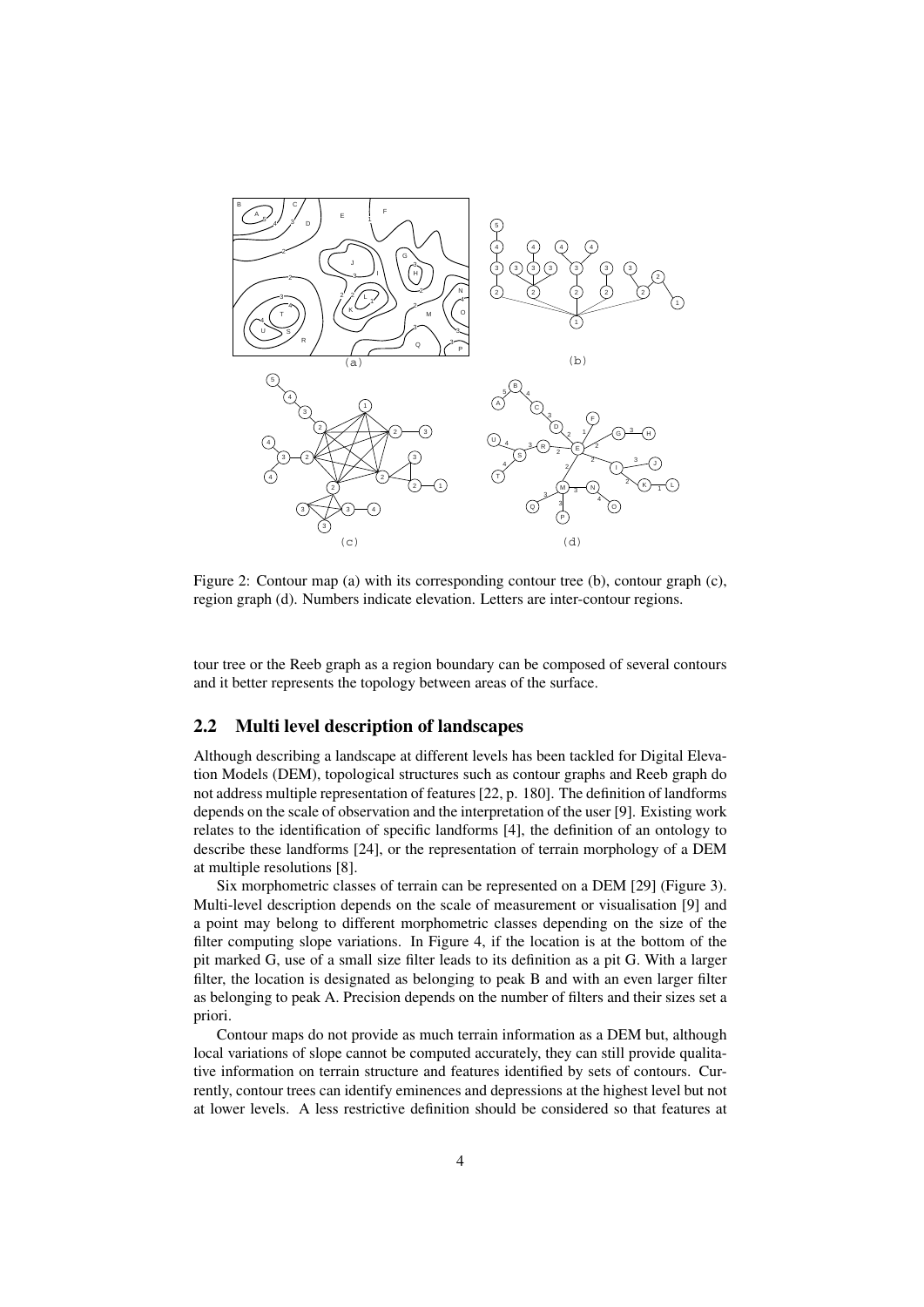

Figure 3: Morphometric classes of terrain.

<span id="page-4-1"></span>

<span id="page-4-2"></span>Figure 4: Morphometric description at different scales, using the example of Figure [1.](#page-2-0) At a small scale, feature A is defined as one structure. At a larger scale, feature B is identified. At the largest scale, C, D, E, F, G are detected.

different levels can be identified. One possibility would be to define a feature such that one contour delineates its boundary and all its descendants in the tree. For example, in Figures [1](#page-2-0) and [4,](#page-4-2) contours contained in feature E also belong to features B and A. However, contour trees fail to represent correct relationships between contours. A feature boundary cannot be defined by two or more contours and larger features may not be correctly portrayed: a channel going across the map cannot be represented. Feature characterisation would be possible from the contour graph or the inter-contour region graph where relationships are correct, but feature at different levels cannot be shown on such a graph. Therefore, a new structure, the feature tree, defined from the contour graph is introduced in the next section.

# <span id="page-4-0"></span>3 Construction of the feature tree from a contour graph

#### <span id="page-4-3"></span>3.1 Definition of features on a contour map

On a contour map, a region is defined by a set of contours and is the connected area bounded by these contours. The smallest regions that can be identified on a contour map are the inter-contour regions. Larger regions can be identified by the merging together of adjacent inter-contour regions.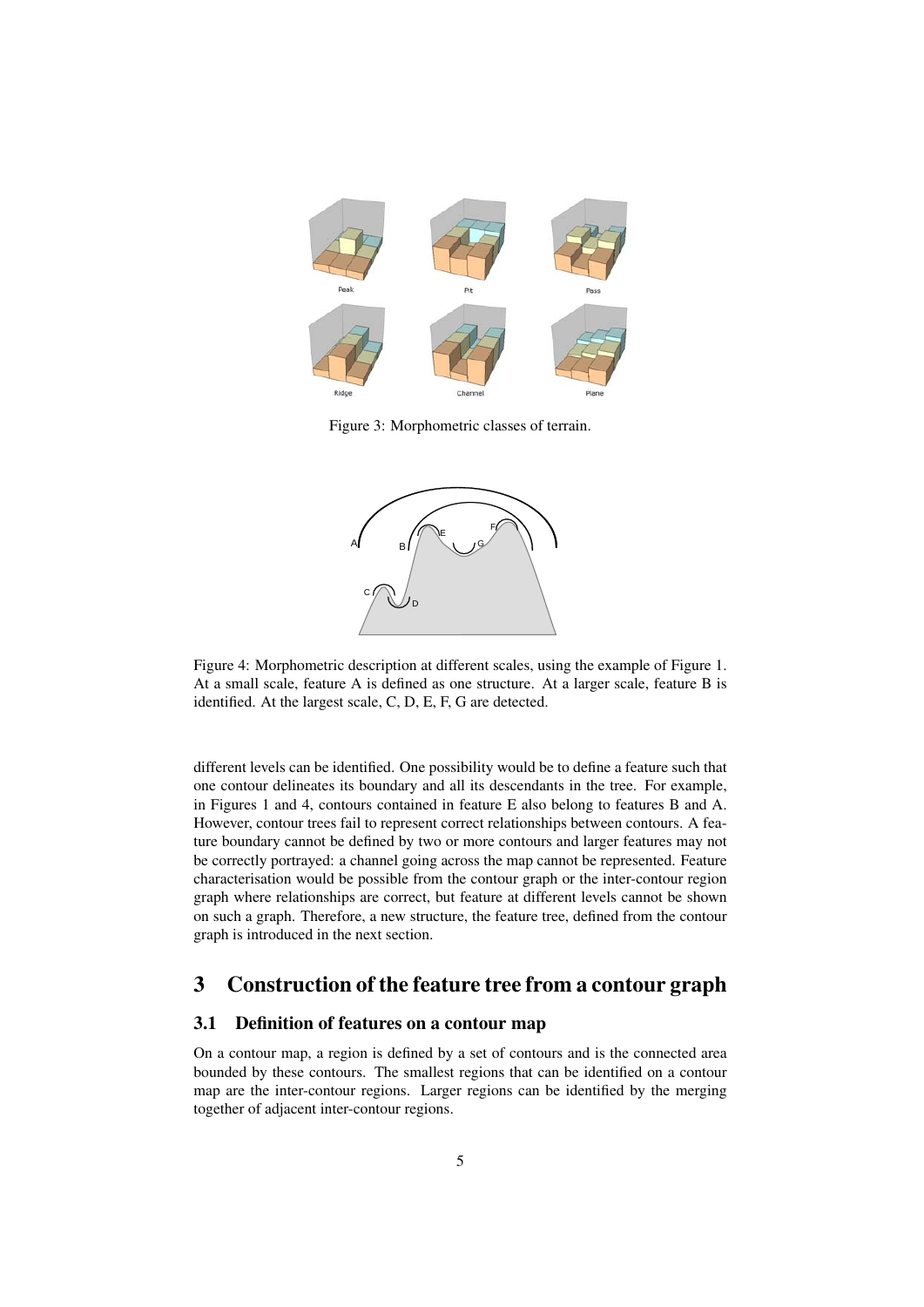The most obvious landforms identified on a contour map are eminences [\[18\]](#page-21-10) and depressions. An **eminence** is defined as a region where all the inner contours are higher than the boundary contours. In a similar way, a depression is a region where all the inner contours are lower than the boundary contours. In order to allow comparison, the boundary contours must all be at the same elevation. Examples of eminences from Figure [2](#page-3-0) are regions J, U and ABCD (the region formed by inter-contour regions A, B, C and D). Region EF is a depression as its edge elevations are all equal to 2 and it contains a lower contour. On the opposite, E is neither an eminence nor a depression as edges E-F and D-E are not at the same elevation.

Distinction between peaks and ridges and between pits and channels is made by checking the number of contours on the boundary. A region with only one boundary contour is a peak or a pit with its highest or lowest point at the centre. A region with two or more boundary contours is a channel or a ridge and its orientation is given by its medial axis. For instance, in Figure [2,](#page-3-0) KL is a pit and EF is a channel. In some cases, a region obtained by merging several regions may form a leaf of the graph and be neither an eminence nor a depression as its boundary contour is neither the highest nor the lowest. This feature is designated as a mixed feature. Region IJKL in Figure [2](#page-3-0) is an example of a mixed feature.

In a DEM, a pass is a point defining a local minimum in one direction and a local maximum in the other. On a contour map, a pass would be located in a lower (respectively higher) region joining two higher (respectively lower) regions. In the graph, the pass is a region identified as connecting two or more features of the same type. Examples of passes from Figure [2](#page-3-0) are regions S and M.

A plane is a type of terrain with a regular slope. On a contour map, it is a region delineated by two boundary contours of different elevations where all the inner contour elevations are within the boundary elevations. They correspond to regions representing hillsides such as BCD in Figure [2.](#page-3-0)

Eminences, depressions and mixed features should be as large as possible, i.e. if a feature is adjacent to a plane, both feature and plane can be merged into a larger feature of the same class. For example, in Figure [2,](#page-3-0) region A is not considered as a peak as it is part of the larger peak ABCD.

Following these definitions, all features from the region graph can be identified and arranged in a feature tree based on their inclusion relationship. An example of a feature tree obtained from the contour map of Figure [1](#page-2-0) is presented in Figure [5](#page-6-0) right. Only eminences and depressions are shown. Figure [5](#page-6-0) left represents the inter-region graph equivalent to the contour tree of Figure [1.](#page-2-0) Features A, B, C, E and F are obtained by merging together some inter-contour regions. D is not stored as it is a pass connecting A, C and B.

The next section presents a method for building the feature tree from a set of contours. As features are identified by grouping regions together, the method first requires the construction of the inter-contour region graph and proceeds by successively merging regions at one level to form larger regions at the next level.

### 3.2 Construction process

The hierarchical structure of the terrain is represented by a feature tree containing all the eminences, depressions and mixed features. Feature extraction from an initial region graph (Figure [6a](#page-11-0)) is an iterative process starting with features at the highest level of detail (Figure [6b](#page-11-0)) and moving towards larger features until no new feature can be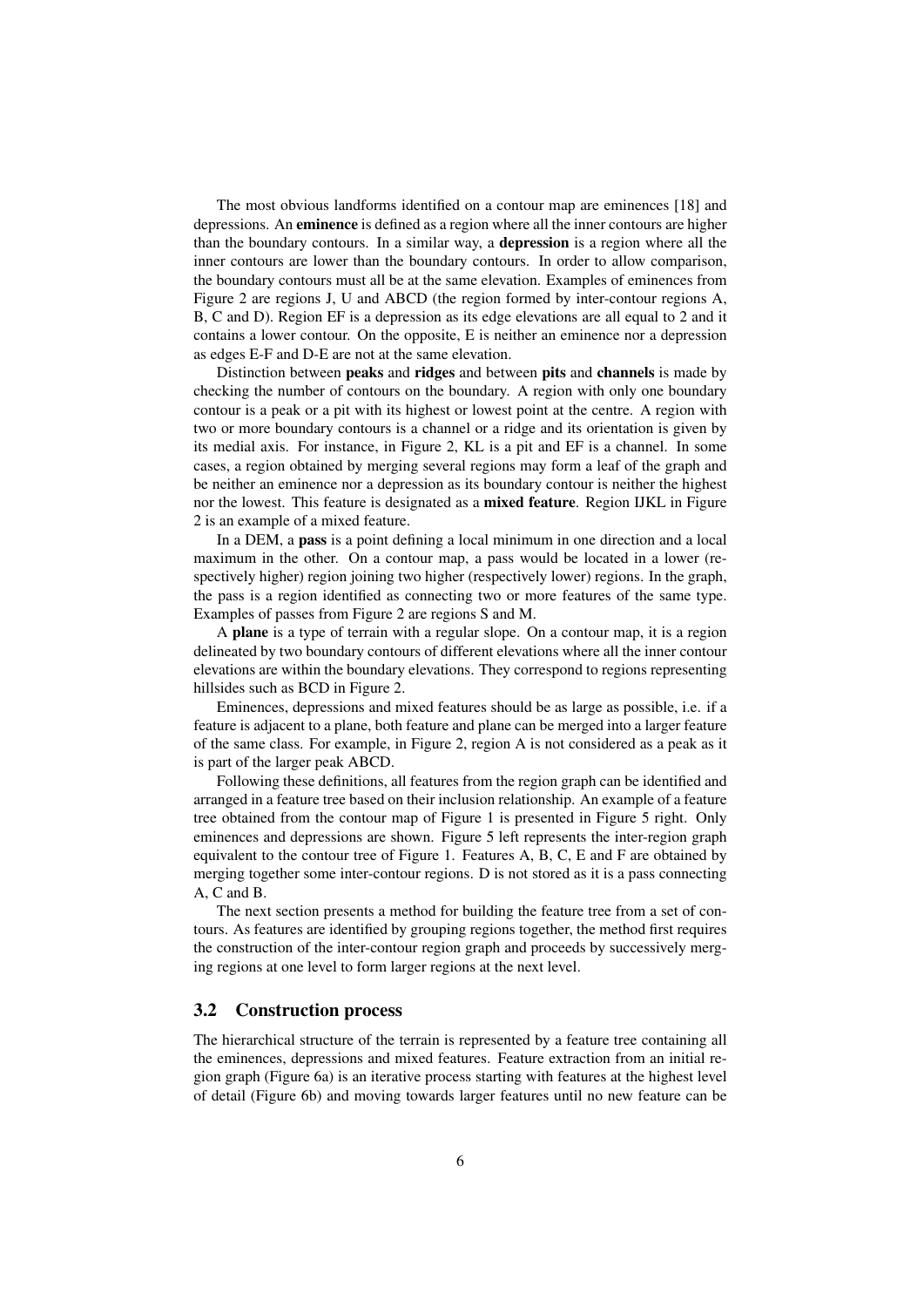

<span id="page-6-0"></span>Figure 5: Left: Region graph from Figure [1](#page-2-0) contour map with features at different levels. Right: Feature tree extracted from the region graph.

extracted (Figure [6g](#page-11-0)). At each step of the process three operations are performed in a sequence:

- obtain the greatest extent of each feature by merging it with adjacent planes;
- copy the new features into the feature tree;
- move to the next level by aggregating features with adjacent regions.

When a region is connected to several features, two cases can arise. First, the region is a pass connecting features of the same type and the pass is aggregated with the features to form a larger feature. For example, pass S and peaks T and U of Figure [6b](#page-11-0) are aggregated into a larger peak STU (Figure [6c](#page-11-0)). In the second case, the region connects features of different types (for example, region E of Figure [6d](#page-11-0)). The order in which the aggregations are performed leads to different features: E can be aggregated with F to form a depression or with other features to form an eminence. Aggregation of the region and its features involves several steps according to the different cases. This process may result in storing passes (such as IJ in Figure [6d](#page-11-0)) in the feature tree during the intermediate steps. These spurious features are removed in a last stage after the tree has been built as they can only be characterised as passes once features at the next level have been added to the tree.

The merging process applied to features and planes is described in the next section [3.2.1.](#page-6-1) The feature aggregation process, with the classification of regions in different cases is detailed in section [3.2.2.](#page-7-0) Third, spurious feature removal is described in section [3.2.3.](#page-10-0) Finally, the algorithm summarising the whole process is described (section [3.3\)](#page-10-1).

#### <span id="page-6-1"></span>3.2.1 Region merging

As mentioned in section [3.1,](#page-4-3) a feature should be of the largest possible extent and therefore should be merged with its adjacent planes. In the region graph, merging consists of collapsing the edge joining two adjacent regions. Two regions are merged if:

• they are adjacent planes oriented in the same direction. The merged region is another plane (regions B, C and D of Figure [6a](#page-11-0)).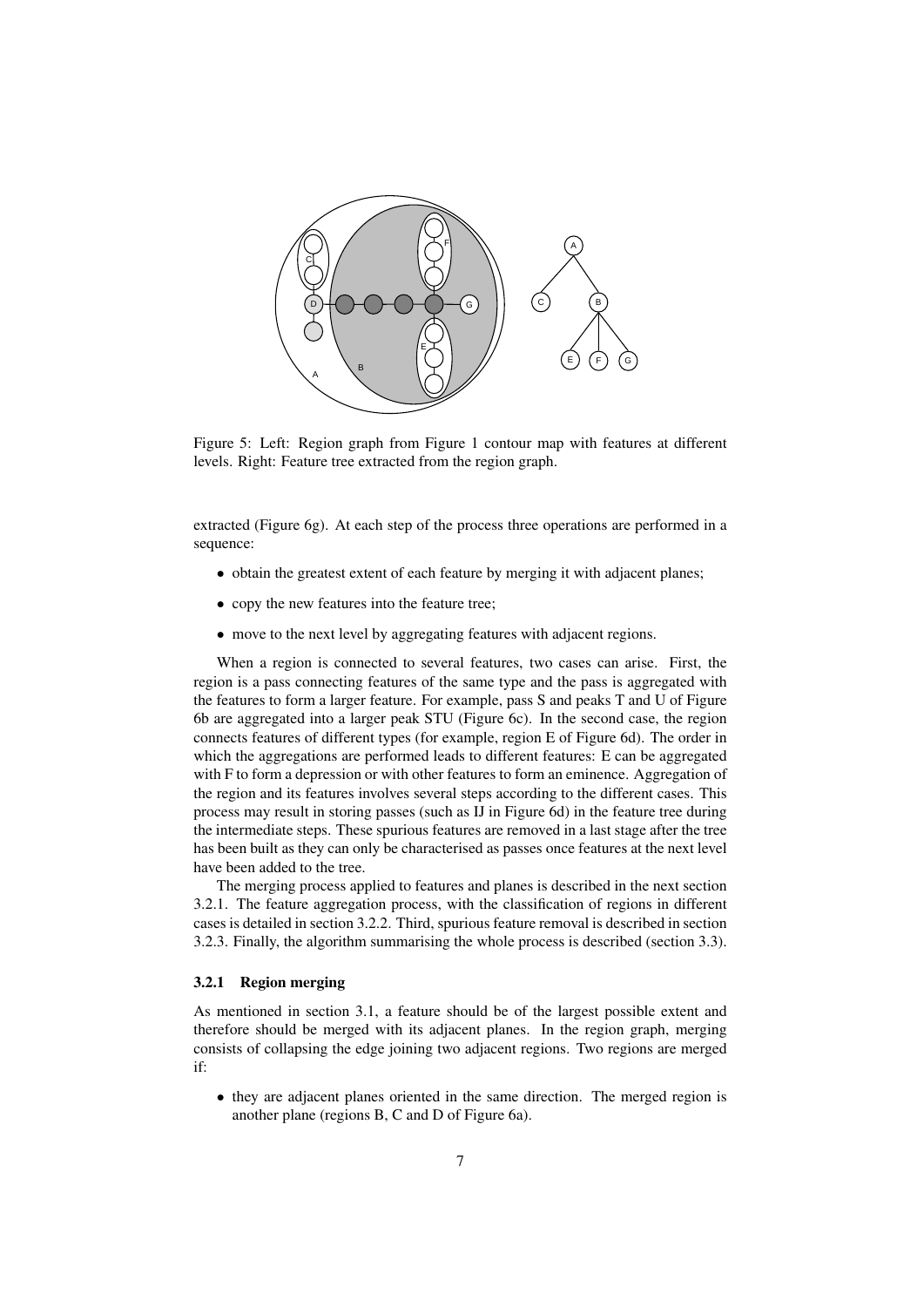<span id="page-7-1"></span>• they consist of one feature and a plane and the new feature belongs to the same class (regions G and H or K and L of Figure [6a](#page-11-0)).

The merging process is repeated until no more merging can be performed. New features are copied to the feature tree. The result does not depend on the order in which the regions are merged. Figure [6b](#page-11-0) shows the region graph and feature tree after the first merging step. The features which are first identified correspond to the leaves of the feature tree. The merging algorithm is detailed in algorithm [1.](#page-7-1)

Algorithm 1 *The procedure merge(R) merges those neighbouring regions of the graph which have no more than two neighbours and have the same slope direction.*

```
Input: a region graph R
Output: the region graph R after merging
Begin
   While merging
      merging = false
      For each edge e of R
         rl = e.leftRegion
         rr = e.rightRegion
         If rl.neighbours \leq 2 and rr.neighbours \leq 2and rl.\text{slope}(e) == -rr.\text{slope}(e)merging = true
             e.collapse
         End If
      End For
   End while
End
```
#### <span id="page-7-0"></span>3.2.2 Region aggregation

The process consists of aggregating features such that the aggregated region is a new leaf describing a feature at a lower level of detail. The operation is done by collapsing the edges between the features and the region. Candidate regions for aggregation are regions *r* from the graph for which all adjacent regions but one are leaves. The region which is not a leaf is the one connecting r to the rest of the graph by the edge which is the base of the region as it encloses the subset formed by *r* and its leaves. The procedure for candidate region detection is detailed in algorithm [2.](#page-7-2) In Figure [6b](#page-11-0), I, M and S are candidate regions for aggregation; E is not.

<span id="page-7-2"></span>Algorithm 2 *The function M = candidate(R) returns the list of regions of the graph for whom all but one neighbour are leaves.*

```
Input: a region graph R
Output: the list M of candidate regions
Begin
   Set M an empty list of regions
   For each region r of R
      counter = 0For each neighbour n of r
          If n is not a leaf
             r \cdot \text{base} = r \cdot \text{edge}(n)
```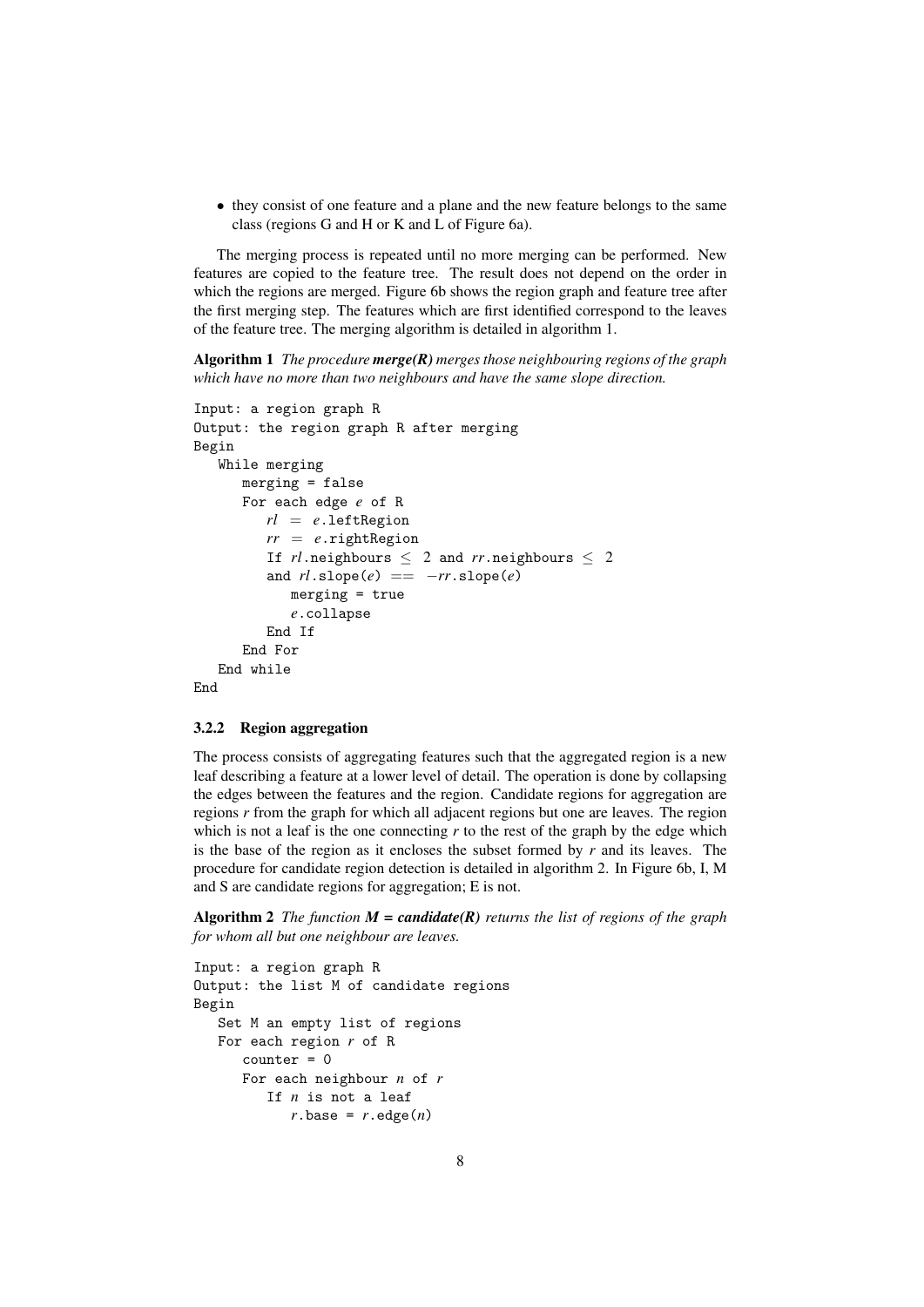```
++counter
         End If
      End For
      If counter == 1M.push(r)
      End if
   End For
End
```
To order the aggregation, three cases are considered. They are based on the elevation of the edges connecting *r* with its leaves and with the elevation *b* of the base. Indeed, as *r* is an inter-contour region, only two different elevations are possible. The elevation differing from *b* is denoted *z*. Algorithm [3](#page-8-0) details the method for classification of candidate regions into three categories. A region *r* can be classified as:

- a *pass*: all the edges of the leaves are at the same elevation *z*. Region *r* is a pass connecting all the leaves to the base. Examples of passes are regions S and M of Figure [6b](#page-11-0).
- *undefined*: edges of the leaves are at different elevations. There is no change of slope between the base and the leaves at elevation *z* but there is a change of slope between the base and features at the same elevation. Region I of Figure [6b](#page-11-0) and region E of [6d](#page-11-0) are undefined.
- a *level region*: All the edges are at the same elevation *b* as the base so that there is a change of slope between the base and the features. Regions EF and IJ of Figure [6e](#page-11-0) are examples of a level region.

<span id="page-8-0"></span>Algorithm 3 *The procedure classify*(*M,*  $M_{pass}$ *,*  $M_{underf}$ *,*  $M_{level}$ *) takes the list of candidate regions and builds three lists corresponding to the three cases.*

```
Input: a list of regions M
Output: three lists of regions Mpass, Munde f , Mlevel
Begin
   Set M<sub>pass</sub>, M<sub>undef</sub>, M<sub>level</sub> three empty lists of regions
   For each region r of M
      count1 = 0count2 = 0For each edge e of r
          If e \neq r.base
             If e.elevation == r.base.elevation
                 ++count2
             Else
                 ++count1
             End If
          End If
      End For
      If count2 == 0Mpass.push(r) ' r is a pass
      Else If count1 == 0Mlevel.push(r) ' r is a level region
      Else
```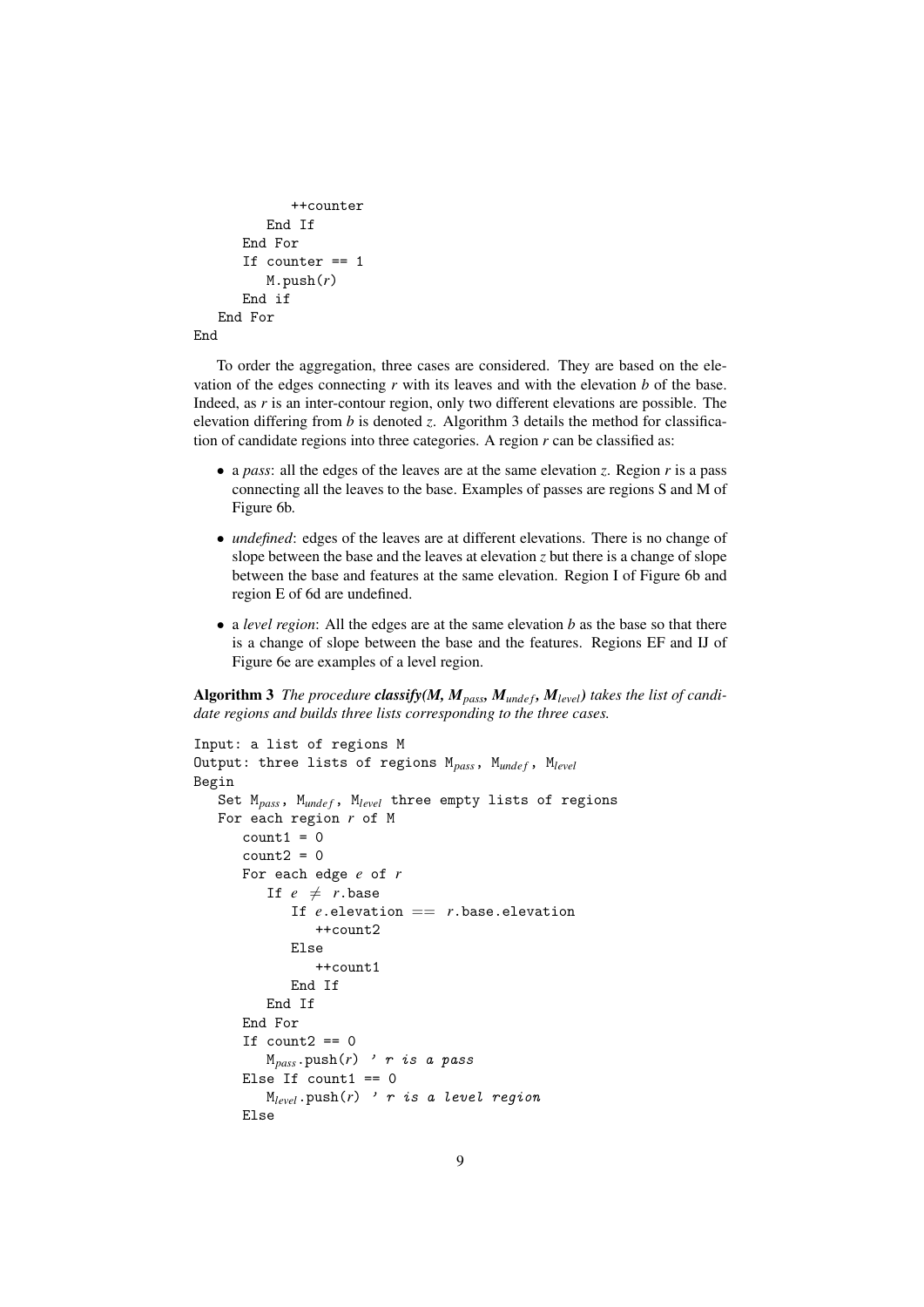```
M_{undef}.push(r) ' r is undefined
      End If
   End For
End
```
If *r* is a pass, features are aggregated to *r* into a new feature *f* . Feature *f* is their parent in the feature tree (passes M and S of Figure [6c](#page-11-0)).

A level region can be seen in two different ways. It can be a channel or a ridge connecting other features at the same level. In that case, *r* is a feature and must appear in the feature tree at the same level as all its adjacent features (feature EF in Figure [6g](#page-11-0)). It can also be a pass connecting the leaves at a higher level. In that case, *r* with its leaves, forms a larger region whose descendants are leaves of *r*. For example, the mixed feature IJKL in Figure [6g](#page-11-0) is obtained by aggregating level region IJ with its leaf KL.

An undefined region *r* cannot be a feature as its edges are at different elevations but it can be aggregated with other features at elevation *z*to form a level region *c* connecting those other features with the base region: level region IJ is obtained by aggregating I with its leaf J in Figure [6c](#page-11-0) and level region EF is obtained by aggregating E with its leaf F in Figure [6e](#page-11-0). The *z* features are descendants of *c* which is at the same level as all the *b* features. At this stage, it is not possible to know if *c* is a pass as this depends on whether or not *c* is contained by a larger region. Therefore *c* is added to the feature tree and whether it should be removed is checked at a later stage once the whole tree has been built. Features which must be removed are denoted as spurious.

As mentioned above, the order in which candidate regions are aggregated with their leaves influences the feature tree. Passes are treated first as they create no ambiguity. Undefined regions are also aggregated with their leaves at elevation  $\zeta$  in order to transform them into level regions. Only level regions need to be ordered so that bigger features are given more importance and are placed closer to the root of the tree.

The height of a region is defined by the difference between its lowest and highest contours. If a level region is connected to a higher leaf, it is given more importance than a region connected to a smaller leaf and it should be aggregated later so that the high leaf appears at a lower level in the tree. Therefore, level regions are sorted based on the height of the highest adjacent leaf and the level region with the smallest value is aggregated with its leaves first.

<span id="page-9-0"></span>Algorithm 4 *The procedure aggregate*( $R$ ,  $M_{pass}$ ,  $M_{under}$ ,  $M_{level}$ ) aggregates the can*didate regions with their neighbouring leaves according to the different cases.*

```
Input: the region graph R
        the lists of candidate regions Mpass, Munde f , Mlevel
Output: the region graph R after aggregation
Begin
   If M_{pass} \neq \emptyset or M_{under} \neq \emptysetFor each region r of Mpass
           ' Aggregate pass r with its leaves
          For each neighbour n of r
              e = r.edge(n)
              If e \neq r.base
                 r = r \cdot \text{aggregate}(n)End If
```
End For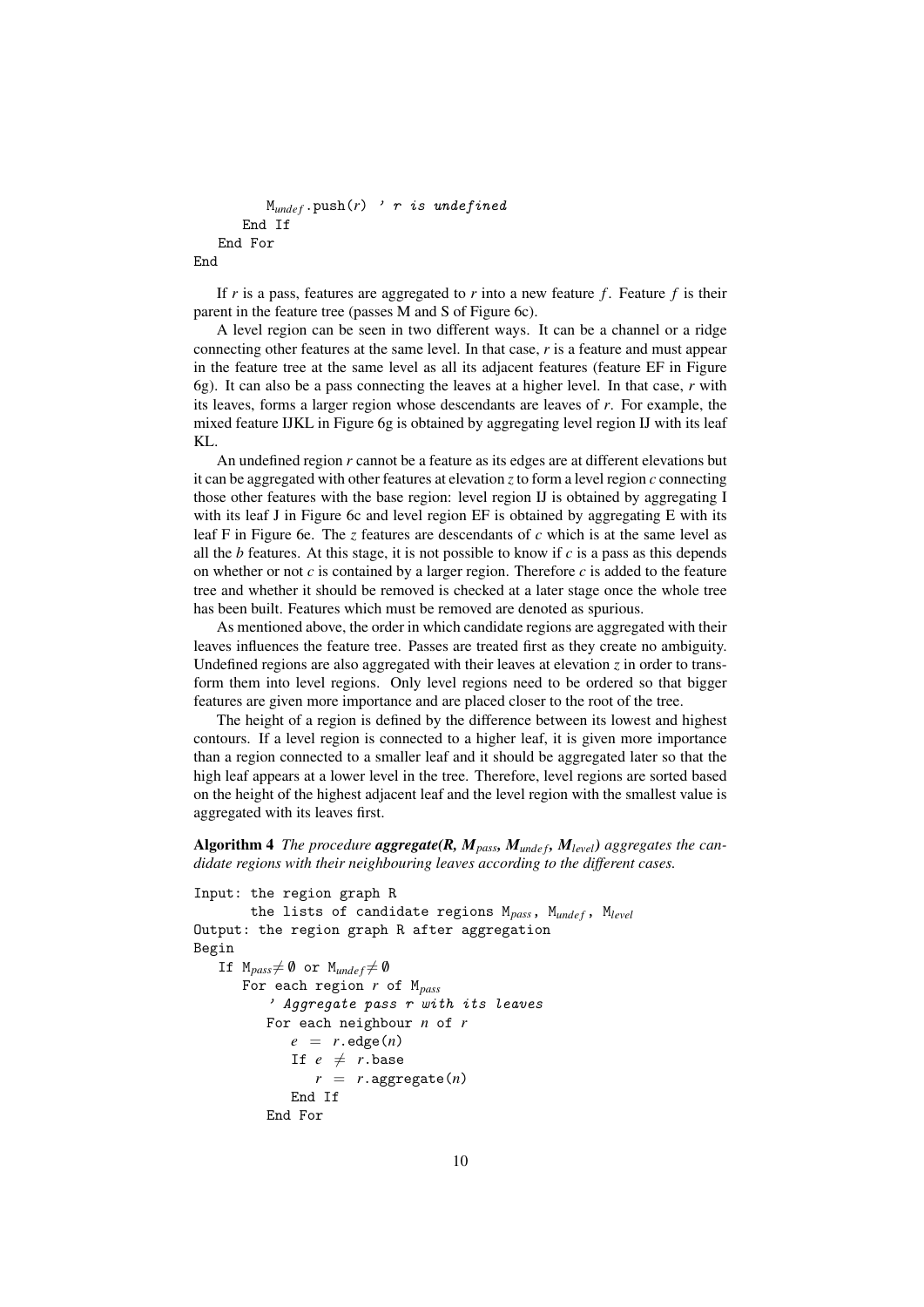```
End For
      For each region r of M<sub>undef</sub>
          ' Aggregate r with leaves at elevation z
         For each neighbour n of r
             e = r.edge(n)
             If e.elevation \neq r.base.elevation
                r = r \cdot \text{aggregate}(n)End If
         End For
      End For
   Else
      For each r of Mlevel
         Set r.h height of highest neighbour of r
      End For
      Set r the region with smallest h
       ' Aggregate level region r with all its leaves
      For each neighbour n of r
         e = r.edge(n)If e \neq r.base
             r = r \cdot \text{aggregate}(n)End If
      End For
   End If
End
```
After aggregation, the merging process is repeated in order to extract new features and insert them into the feature tree. The whole process is iterated (Figures [6b](#page-11-0)-g) until features at the last level of the feature tree form a whole partition of the map (Figure [6g](#page-11-0)). The whole map includes one more feature which is the root of the tree. This feature cannot be characterised because features are defined by comparing their edges. With only one feature, characterisation depends only on the user's interpretation.

#### <span id="page-10-0"></span>3.2.3 Removal of spurious features

During the construction stage, undefined regions are aggregated to form level regions. If the level region is a pass, it is spurious and should be removed from the feature tree. It corresponds to the case where the level region with its neighbouring features form a partition of their parent. For example, level region IJ and feature KL form a partition of feature IJKL in Figure [6g](#page-11-0). After removal, feature IJKL contains only two features KL and J.

If the level region is a ridge or a channel, it is kept in the feature tree. If this region has only one descendant which is of the same type (eminence or depression), this descendant is spurious since its extent is not maximum. This occurs with features EF and F in Figure [6g](#page-11-0). F has been identified as a depression inside region EF which is also itself a depression. The final feature tree after spurious feature removal is shown in Figure [6h](#page-11-0).

### <span id="page-10-1"></span>3.3 Algorithm of the whole process

The whole process, from the initial contour graph to the final feature tree is summarised below. Algorithm [6](#page-18-0) constructing the inter-region graph is presented in Appendix [A.](#page-18-1)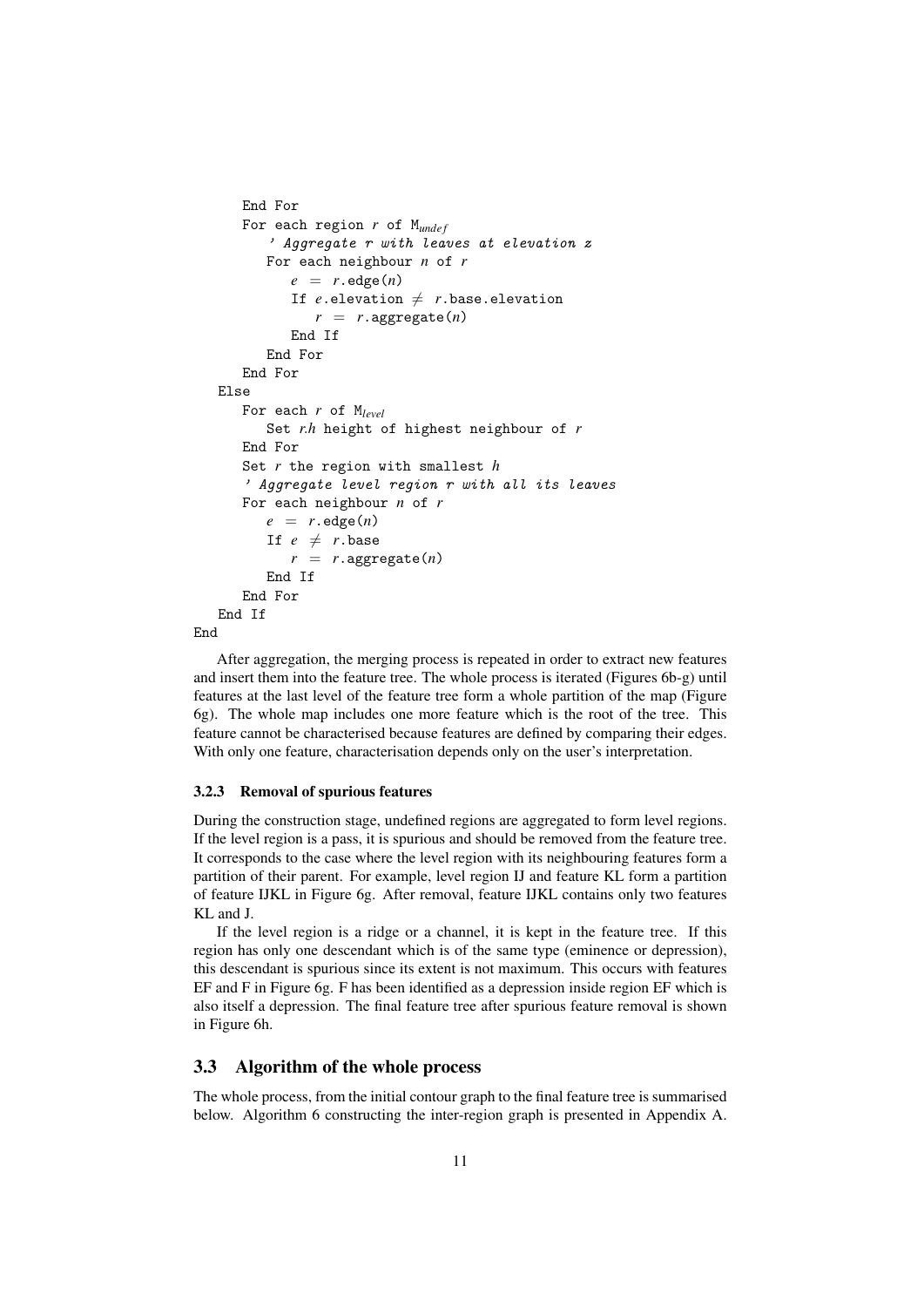

<span id="page-11-0"></span>Figure 6: Construction of the feature tree from the inter-contour region graph of Figure [2.](#page-3-0) Grey nodes with thin outline are eminences, grey nodes with thick outlines are depressions. White nodes with thick outline are mixed features. Figures from b to f show the evolving states of the region graph and the feature tree during the merging and aggregation process. Figures g and h represent the feature tree before and after removal of spurious features.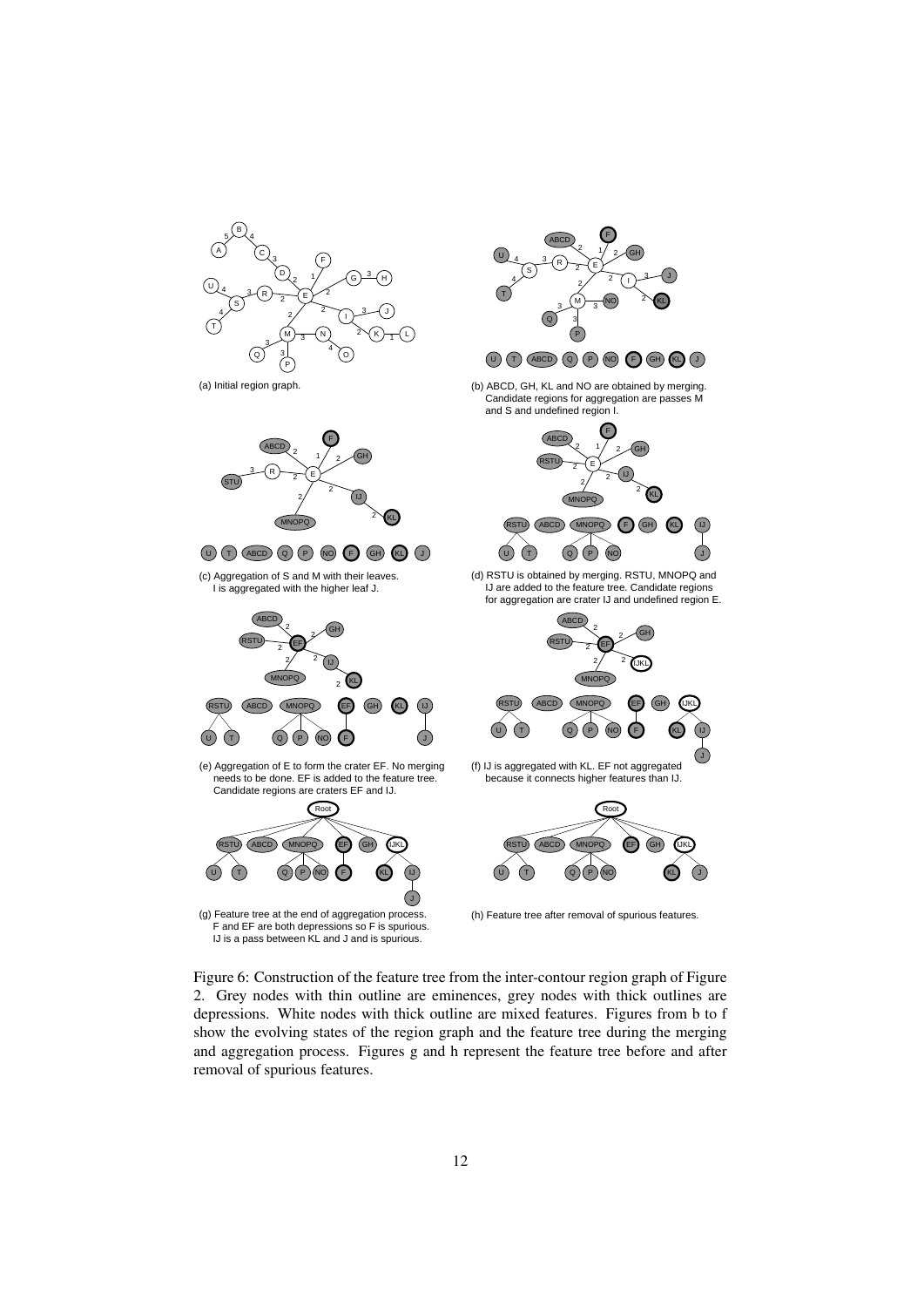An alternative algorithm constructing the region graph from a DEM is presented in [\[1\]](#page-19-0). Output is the feature tree with features classified as peaks, ridges, pits, channels and mixed features.

Algorithm 5 *Feature tree construction*

```
Input: a set of contour lines
Output: feature tree F
Begin
  Construction of the contour graph
   6
  Set F an empty feature tree
  ' Construction of the feature tree
  merge(R) 1
  Add new features to F
  While regions at last level of F do not form
  a complete partition of the map
     M = candidate(R) 2
     classify(M, Mpass, Munde f , Mlevel) ' algorithm 3
     aggregate(R, Mpass, Munde f , Mlevel) ' algorithm 4
     merge(R) 1
     Copy new features of R to F
  End While
  ' Removal of spurious features
  For each feature f of F
     If f is adjacent to all its sister features
        Remove f from FEnd If
     If f is the only descendant
     and belongs to the same class as its parent
        Remove f from F
     End If
  End For
End
```
### <span id="page-12-0"></span>3.4 Feature tree simplification

Apart from the analysis of terrain morphology and its complexity, the feature tree can also be used to perform simplification operations on the contour map, mainly deleting features which are considered not relevant. Feature deletion may be performed based on semantic meaning (type of feature), spatial relationships in the feature tree or geometric criteria (elevation, height or spatial extent of a feature). If a feature is deleted, all its contour lines are removed from the map. A feature can be deleted in different ways; for example by simply deleting all its contours or by aggregating the feature with a neighbouring feature sharing the same parent.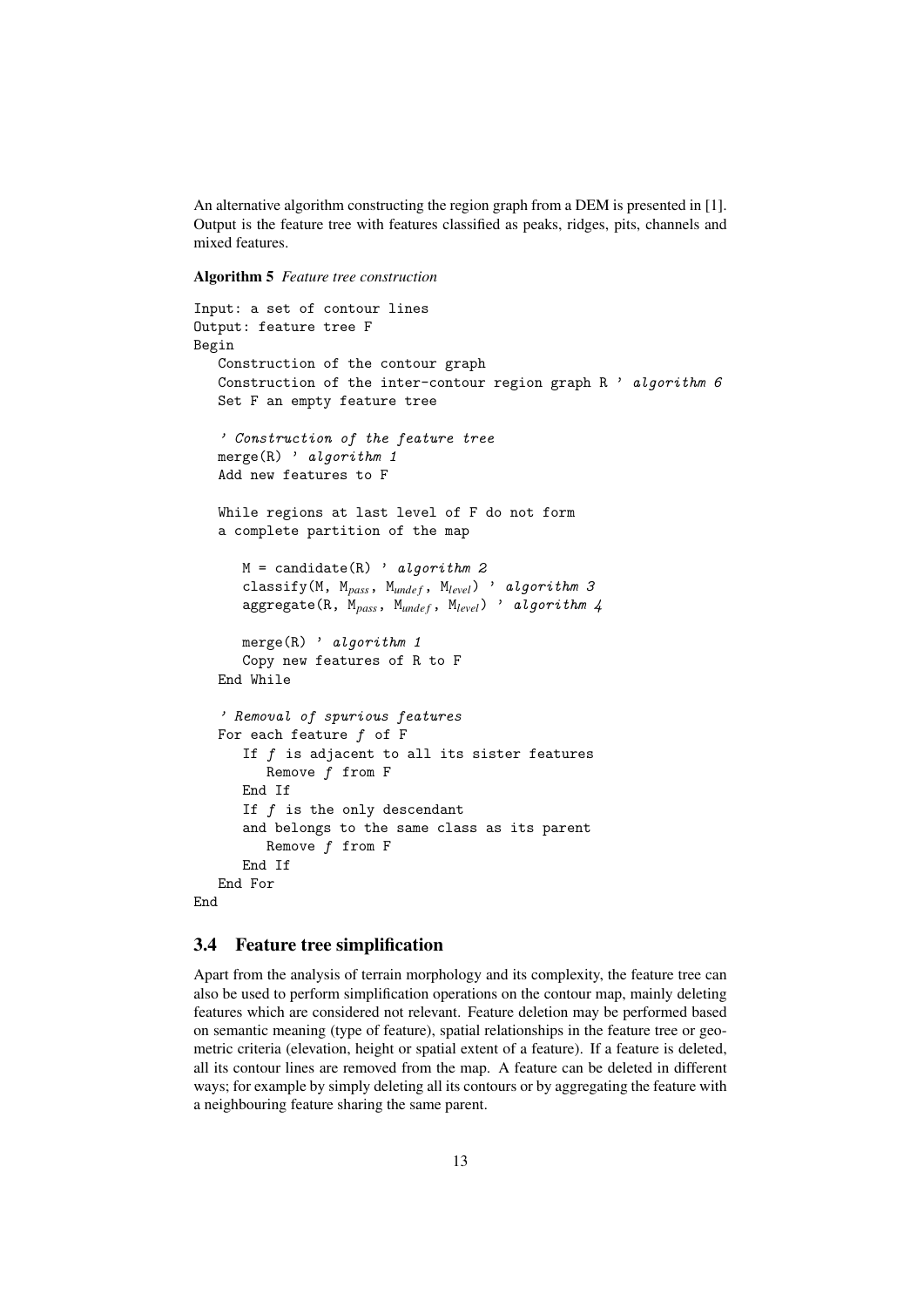

<span id="page-13-1"></span>Figure 7: Left: Feature tree after removing feature KL. Right: Feature tree after removing feature J.

Removal can trigger two kinds of change: a change of class for ascendant features and removal of adjacent features. Firstly, an ascendant feature which was a mixed feature may become an eminence or a depression. This is checked by comparing the edges of the ascendant feature with its inner contours. Secondly, if after removal the ascendant feature contains only one feature of the same class, the smaller feature becomes spurious and is removed from the feature tree. Its contours are not deleted but become inner contours of the larger feature. For example, in Figure [7](#page-13-1) left, feature KL was removed. Feature IJKL, which was a mixed feature, becomes a peak containing another peak J so that J is removed from the tree.

# <span id="page-13-0"></span>4 Results

The algorithm was implemented in C++ with CGAL [\[6\]](#page-20-4) used for the construction of the contour graph. Results are presented for a set of contour lines representing a coastal area with relatively smooth terrain below sea level and more variations for the terrain above sea level. In Figure [8,](#page-14-0) contour lines are drawn at vertical intervals of five metres. The digital elevation model was provided by the Hydrographic and Oceanographic Service of the French Navy (SHOM<sup>[1](#page-13-2)</sup>). The algorithm was also applied to other sets of contours of different sizes up to a maximum of 1500 contours and 500 features. Construction of the contour graph and the region graph are obtained immediately. Feature tree construction is directly related to the number of features. As no geometric operation is performed, the data resolution or the number of points have no influence on the result but the number of features does depend on the vertical interval between the contours: the smaller the interval, the more precise the description of the terrain. In the worst case tested, feature tree generation took a few seconds. The algorithm was also tested on singular cases and is robust when adjacent contours touch at one point: since polygons bounding the regions are not explicitly computed, occurrence of non simple polygons does not affect the process.

### 4.1 Identification of morphometric features

The corresponding feature tree is presented in Figure [9.](#page-15-0) Features can be displayed at different levels of detail. At level 1, three features are identified. These consist of the channel in the middle of the map and the peaks on each side (Figure [10\)](#page-16-0). The depth of the feature tree is directly related to the complexity of the terrain. The node on the left of the tree corresponds to the peak at the right hand side of the map where the terrain is much more complicated. The tree on this side goes deeper (down to level 10) than it does for the left hand peak, which is described in five levels of detail.

<span id="page-13-2"></span><sup>&</sup>lt;sup>1</sup><http://www.shom.fr>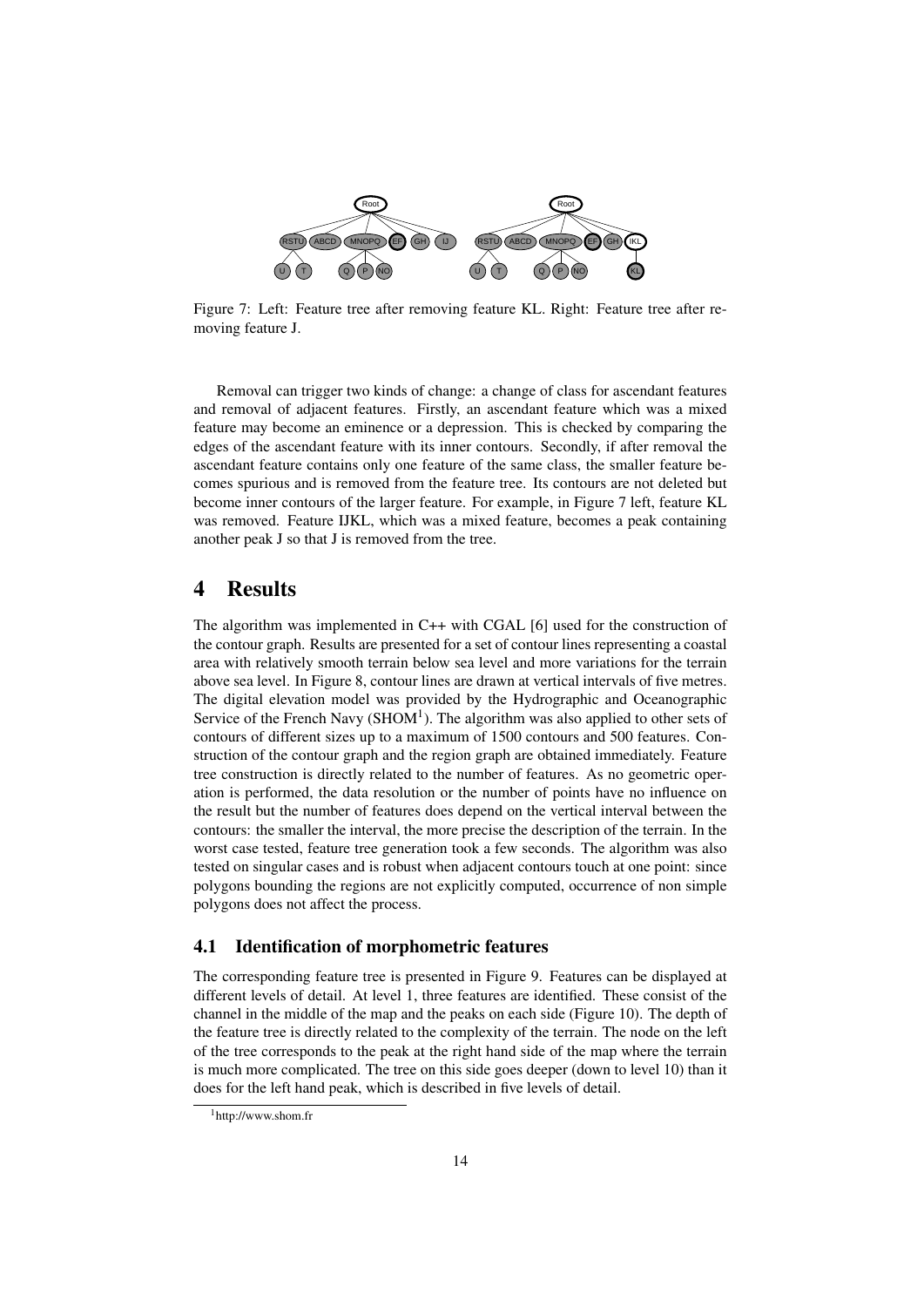

Figure 8: Contour map of a coastal area. Vertical interval is equal to five metres, the deeper the area, the darker the colour. Thick contour line is the zero metre isobath.

<span id="page-14-0"></span>During the aggregation process, features inside the left hand peak and inside the channel are quickly aggregated together but the peak and the channel still remain as separate features. Indeed, the channel is a candidate region for aggregation corresponding to a level region but as the left peak is too big a feature, in comparison with other features in the right hand part of the map, it cannot be aggregated with the channel before all the features inside the right hand peak are aggregated. It is also worth noticing that some features in the right hand peak can include eminences and depressions and not be classified as mixed features. This is because the base of the larger feature is below or above all other inner contours.

Features at the highest level of detail correspond to features which do not contain any smaller details and are the leaves of the tree (Figure [11\)](#page-17-0). This level of representation extracts the same features as does the contour tree presented in [\[13\]](#page-21-2) where multi-level representation is not considered.

### 4.2 Application to contour map generalisation

As mentioned in section [3.4,](#page-12-0) the feature tree can be used to perform generalisation. Generalisation operators can be applied depending on characteristics highlighted by the terrain features. Here, only selective omission has been applied to remove features with their contours.

### 4.2.1 Reduction of complexity

The first example of simplification consists in reducing the complexity of the map by fixing a maximum level of detail. Features located close to the root are the most relevant as they represent the biggest features. In Figure [12,](#page-18-2) features of level 6 and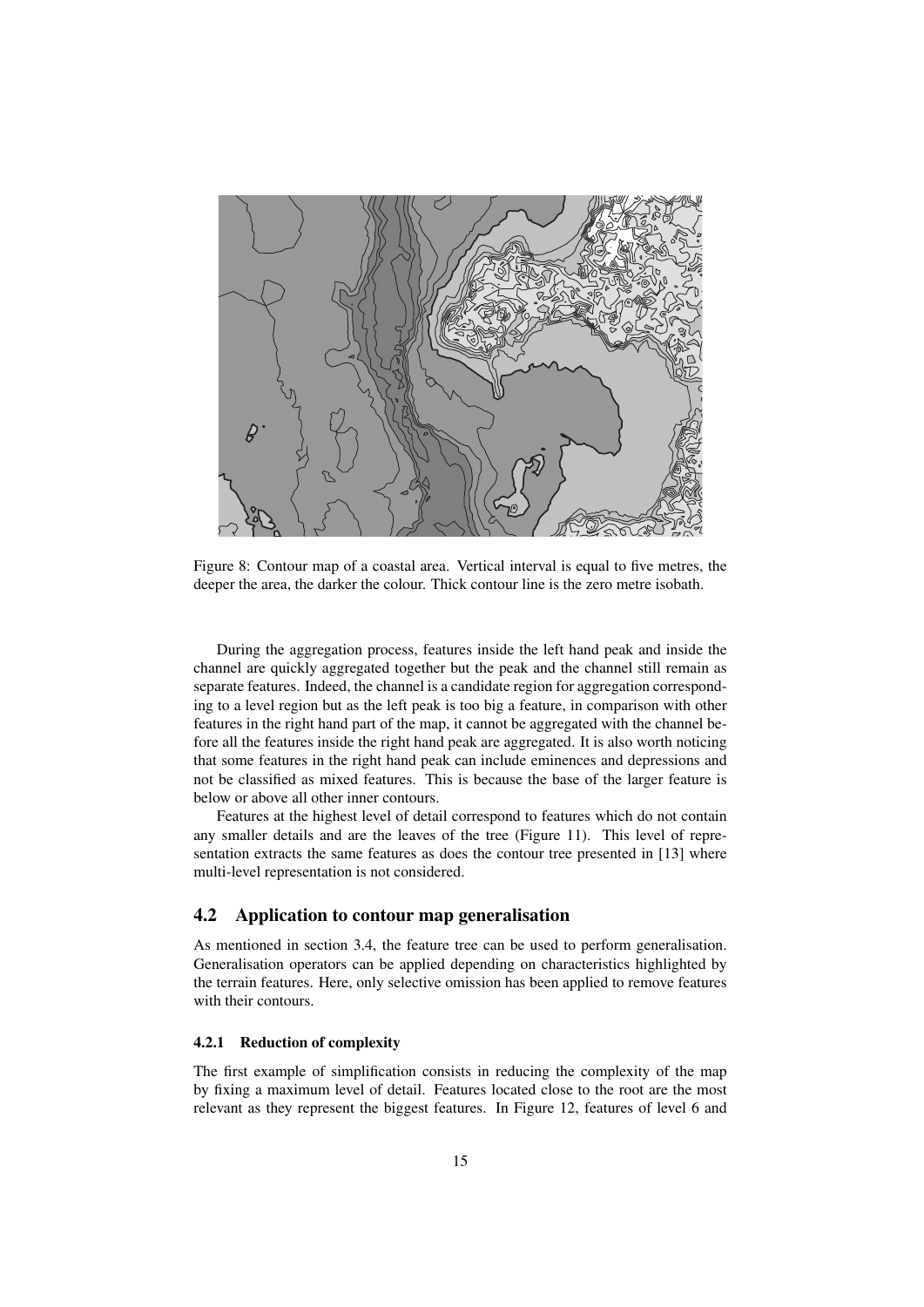

<span id="page-15-0"></span>Figure 9: Feature tree of the contour map. Black nodes: depressions, Grey nodes: eminences, White nodes: mixed features. Numbers indicate levels.

above have been removed with their contours. The feature that was mixed in level 5 of the feature tree now appears as an eminence. Such an operation is useful to show the spatial extent of the main features composing the landscape and provides a more uniform distribution of features over the map.

#### 4.2.2 Generalisation of isobathymetric lines for nautical charts

A more common operation is the removal of features which do not fit some given criteria related to the purposes of the map. On a nautical chart, in order to ensure safety of navigation, isobaths featuring underwater peaks or ridges such as reefs must be maintained while isobaths featuring pits may be removed from the chart. The importance of a feature is therefore defined by its class (eminences are more important than depressions), its area (features which are too small and not hazards may be removed) and its location (underwater features which are useful for navigation must be preserved; on land, only salient features that are visible from afar may be kept). Figures [13](#page-19-1) and [14](#page-20-5) illustrate this kind of generalisation where pits below sea level are removed if their areas are smaller than a given threshold and, on land, only peaks of sufficient height and area are kept.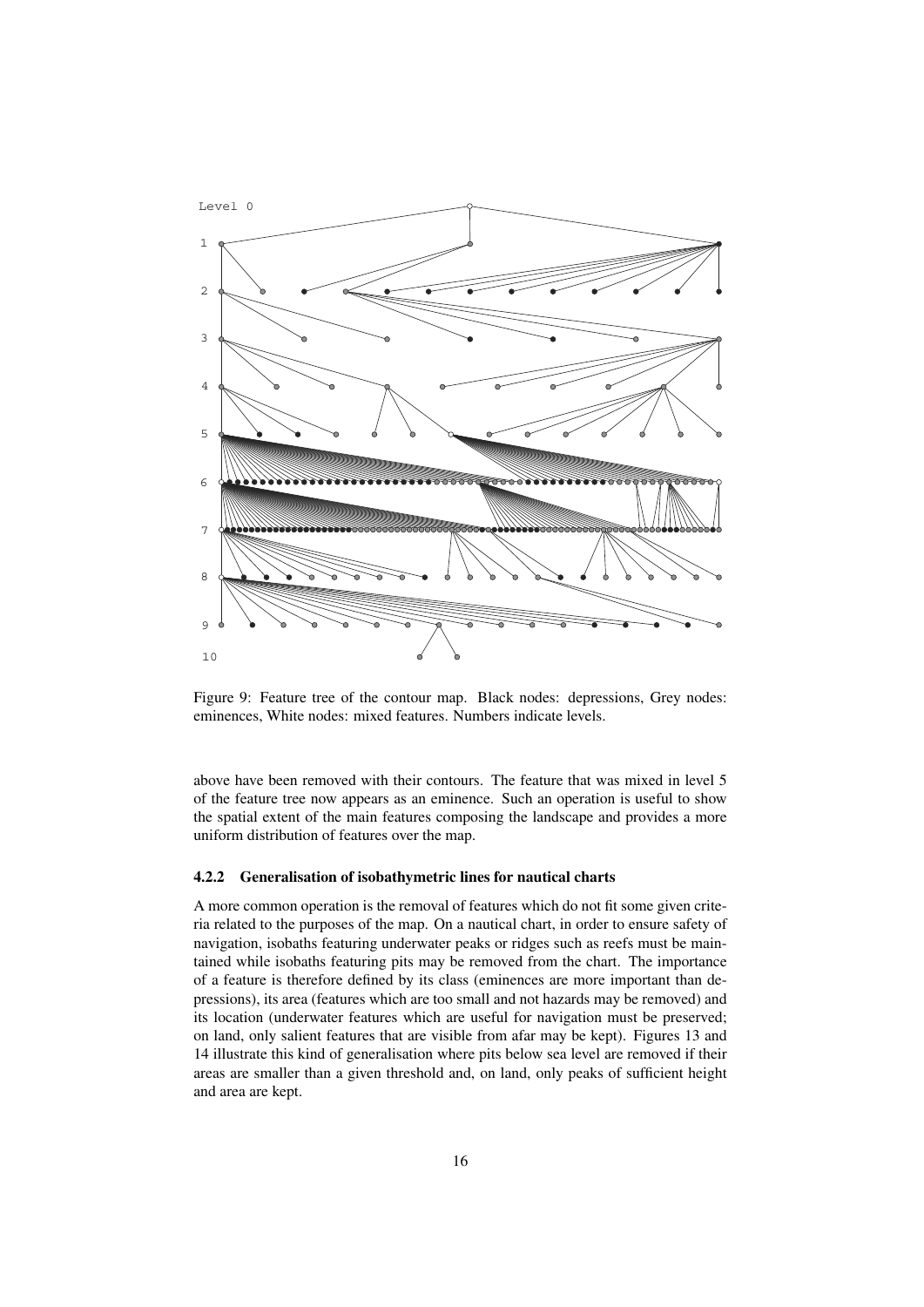

Figure 10: Features at the lowest level of details. Channel in dark grey, peaks in light grey.

# <span id="page-16-0"></span>5 Conclusions and perspectives

In this paper, a new method for extracting and analysing terrain features from a contour map is presented. This method classifies the features into eminences (peaks and ridges), depressions (pits and channels) and mixed features. The main contribution of this work is that the features are extracted at different levels of detail based on their spatial relationships. Other information, such as the locations of passes, can also be extracted from the feature tree. The method is based on the construction of a region graph where both open and closed contours are represented and features can be delineated by several contours.

The method is based on an iterative process which identifies features at the highest level of detail first and moves to lower levels by aggregating regions into larger features. Once the process is complete, a final stage is still required in order to remove any spurious features that may appear in the tree. Feature classification is based only on adjacency relationships from the region graph and on comparison of their heights. No geometric criteria such as the distance between contours, the area of a region or the steepness of a slope are used in the process, avoiding any kinds of error due to numerical approximation or the use of any threshold parameter.

The feature tree allows easy identification of terrain features and terrain analysis from the contour map. The number of features depends on the vertical interval between the contours. The smaller it is, the more detailed the terrain description. However, in rugged areas, characterisation of features at high levels may be more difficult if the interval is too small resulting in a large number of mixed features which are noise.

Information stored in the tree can also be applied to map generalisation. An example is presented for isobathymetric line generalisation. The interest is that some model generalisation operations can be performed automatically. This issue is quite impor-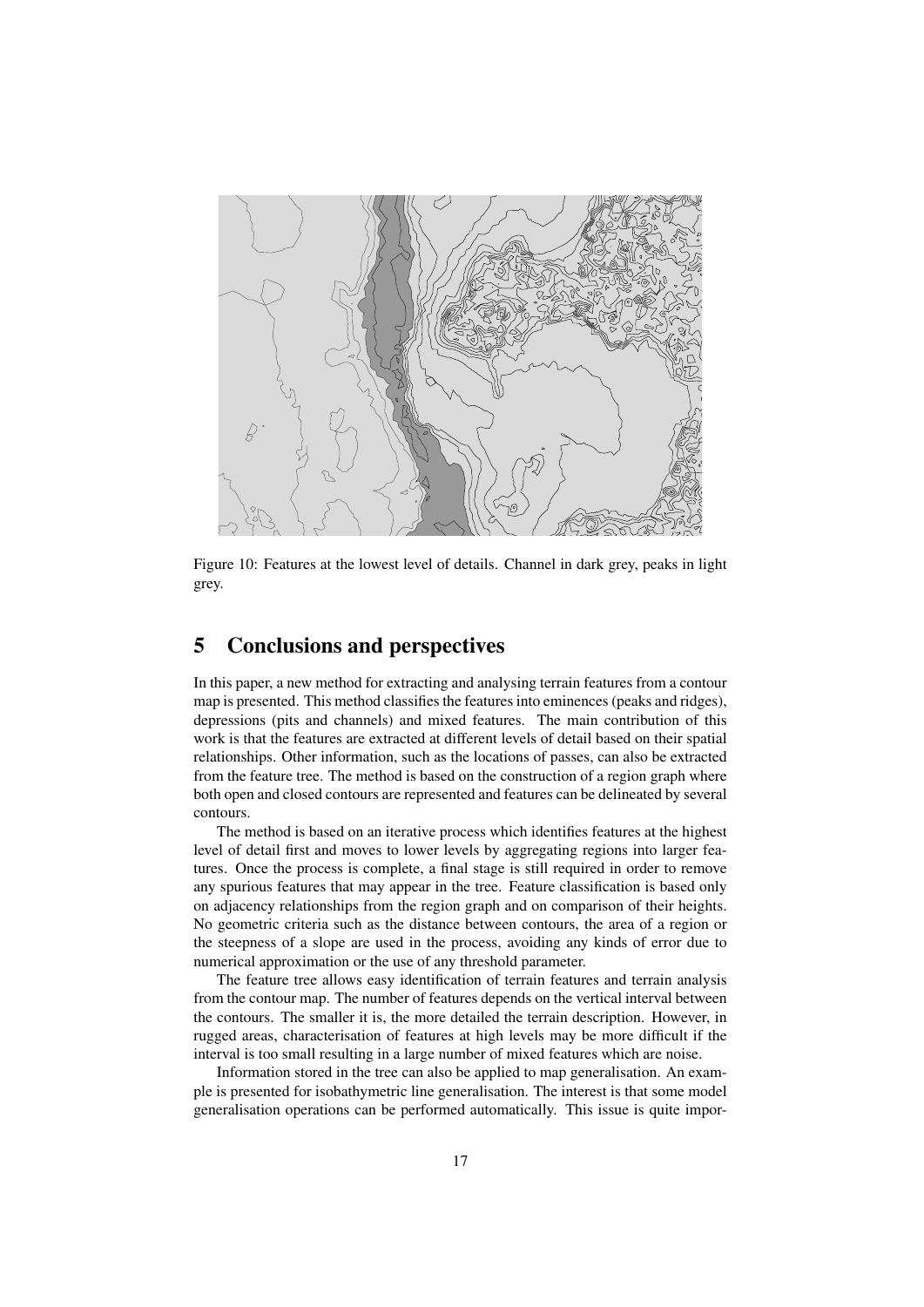

Figure 11: Features at the highest level of details. Pits in dark grey, peaks in light grey.

<span id="page-17-0"></span>tant in cartography as most of the existing work on contour generalisation focuses on cartographic generalisation where only legibility and aesthetics are considered.

Other limitations are due to contour representation and the lack of information about terrain morphology between the contour lines. Point features such as saddle points and local terrain characteristics such as slopes and curvatures cannot be computed from the contour set and represented in the feature tree. Such computation requires the definition of a DEM from the contours with a sufficiently small vertical interval. Nonetheless, contours provide a structure, the feature tree, wherein features are organised according to their spatial relationships, and may be combined with information extracted from the DEM. For instance, in [\[4\]](#page-20-0), the authors make use of contours to delineate the spatial extent of morphometric features computed on a DEM.

A first direction for future work is to achieve a more thorough feature description for chart generalisation. Feature points extracted from a DEM or spot heights from a topographic map can be considered to define geometric parameters (feature shape, slope) for this purpose. Based on the classification of underwater features provided in [\[12\]](#page-21-11), a taxonomy of features based on their geometric, topological and contextual information may be established. Specific generalisation constraints and operators can be defined with consideration of terrain features. These sets of constraints and operators can be worked out at different levels: operators that apply either to the contours or to the features [\[30\]](#page-22-8). Analysis of terrain features can also be undertaken to estimate the quality of a generalisation by measuring the amount of information preserved on different maps [\[2\]](#page-20-6).

Second, feature trees provide a qualitative description of a landscape. They can be used for different types of applications that relate to qualitative description of landforms such as valleys [\[25\]](#page-22-9), or to positioning and wayfinding such as describing or locating a position or an itinerary from users' representations [\[14\]](#page-21-12). The feature tree may be used in both circumstances to translate numerical positions into qualitative descriptions or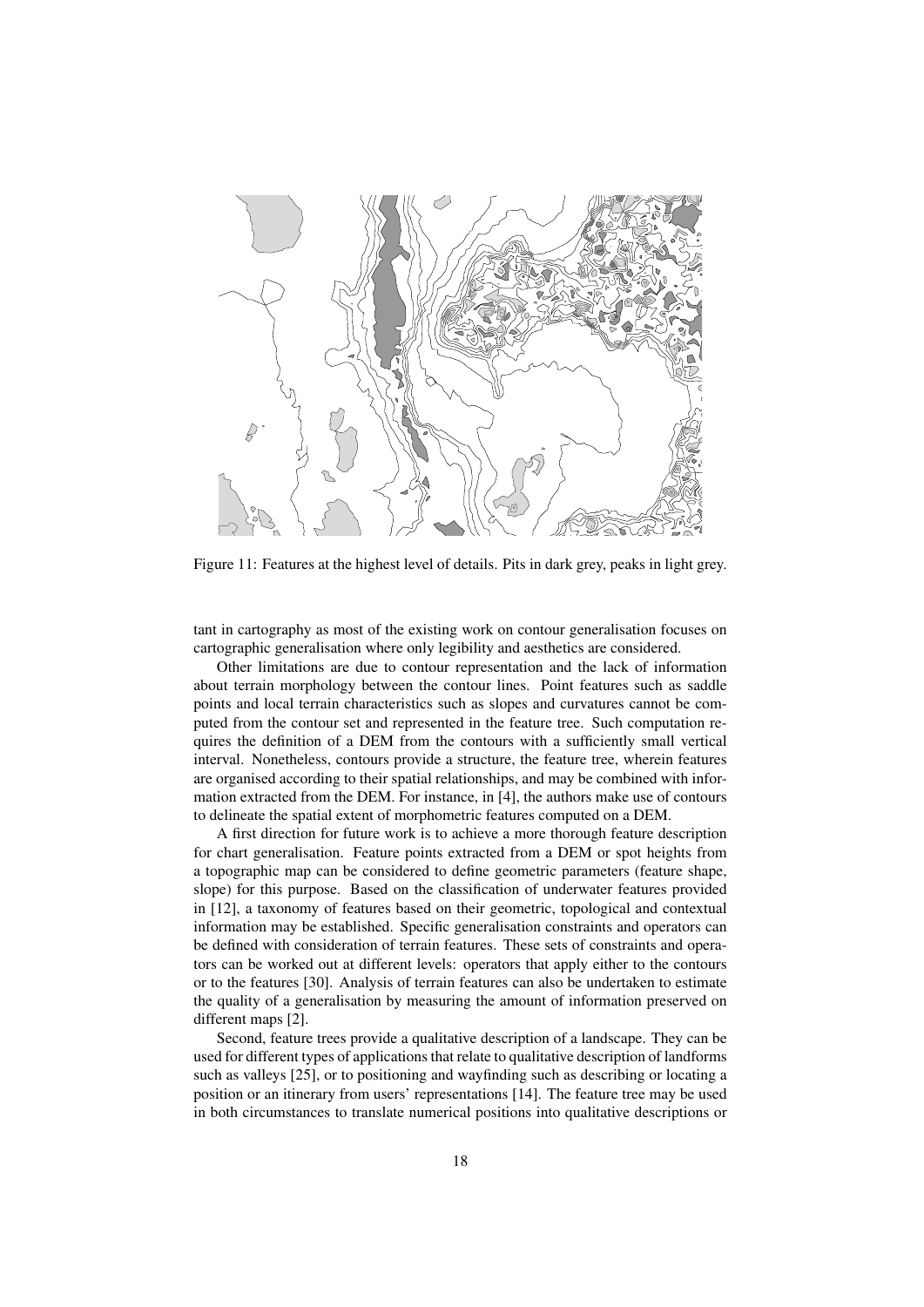

Figure 12: Reduction of map complexity. Only features from levels 1 to 5 are kept.

<span id="page-18-2"></span>to locate a position from a qualitative description.

# <span id="page-18-1"></span>A Construction of the inter-contour region graph

This section presents the method used for constructing the inter-contour region graph from the contour graph. A contour is defined by a polygonal line and an elevation (Figure [15\)](#page-20-7). Its neighbours are stored into two lists, one for each side of the contour referred to as the positive and negative sides following definitions in CGAL [\[6\]](#page-20-4). A region is defined by a set of contours forming its boundaries (Figure [16\)](#page-21-13). The feature type indicates if the region is a feature (peak, pit, ridge, channel) or not. Region height is the difference in elevation between the highest and lowest of all contours in the region. Regions are the nodes of the region graph. Each edge of the graph is stored as a triplet formed by a contour and the two regions located on either sides of the contour (Figure [16\)](#page-21-13).

<span id="page-18-0"></span>Construction of the inter-contour region graph is done recursively by visiting all the contours of the graph. Each time a new contour is visited, the region formed by the contour and all its contours on the side not yet visited is created (Algorithm [6\)](#page-18-0).

Algorithm 6 *Construction of the inter-contour region graph.*

```
Constructor of the region graph class
Input: one contour c of the contour graph
Begin
   createRegion(c, positive)
   createRegion(c, negative)
End
```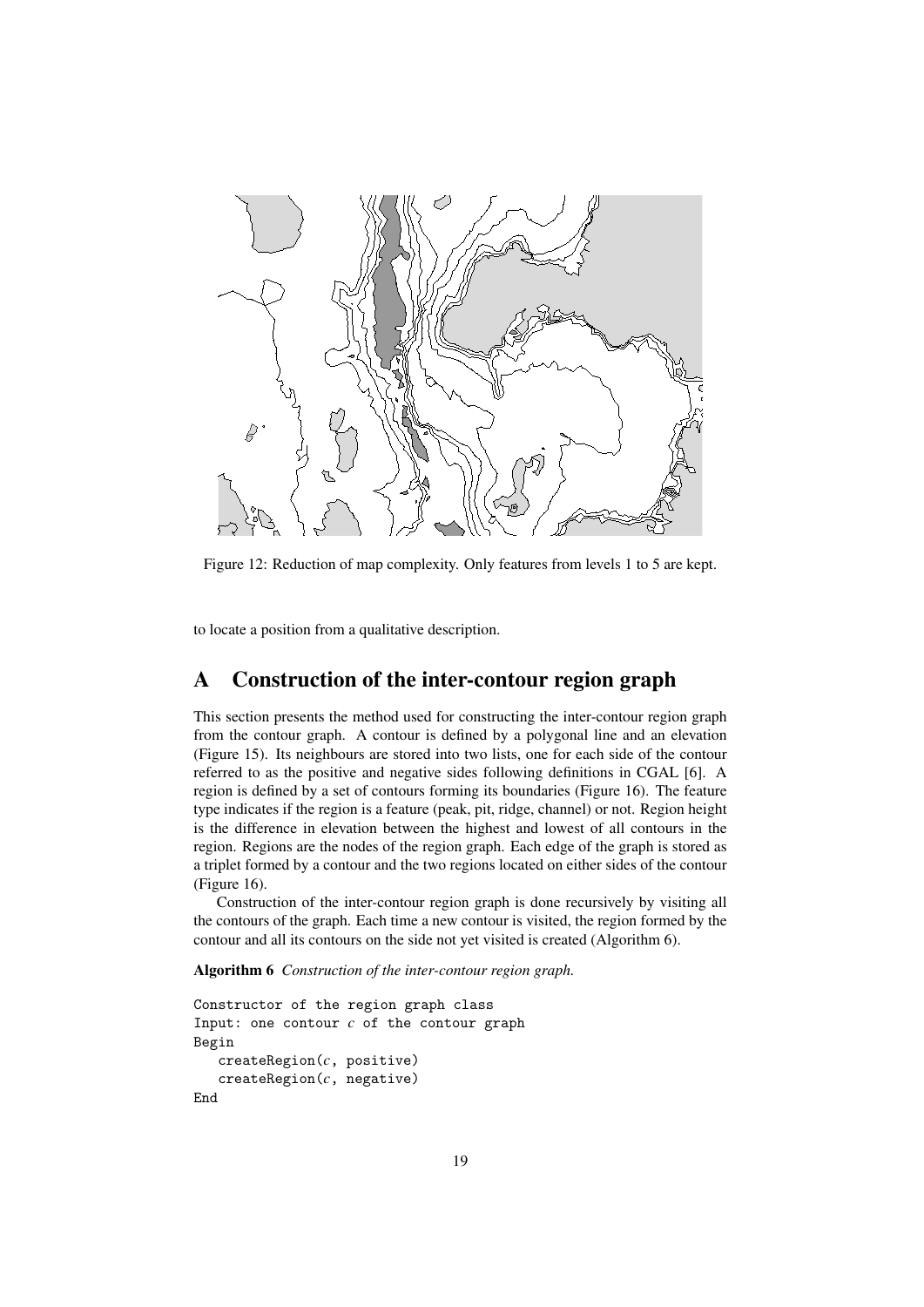

<span id="page-19-1"></span>Figure 13: Feature selection for isobathymetric line generalisation.

```
Procedure createRegion(Contour, Side)
Input: one contour c and one side s (positive or negative)
Begin
   Region r = \text{New Region}(c, s)node.push(r)
   For each b of r.boundary
      If b \neq cz = b.getSideOf(c)
         createRegion(b, −z)
      End If
   End For
End
```
### Acknowledgements

The work described in this paper was supported by the Research Grants Council of Hong Kong under the General Research Fund grant PolyU 5172/08E. The author would also like to acknowledge the Hydrographic and Oceanographic Service of French Navy (SHOM) who provided the bathymetric data.

# References

<span id="page-19-0"></span>[1] S. Biasotti, B. Falcidieno, and M. Spagnuolo. Surface shape understanding based on the extended reeb graphs. In S. Rana, editor, *Topological data structures for surfaces. An introduction to geographical information science*, pages 87–102. Wiley, 2004.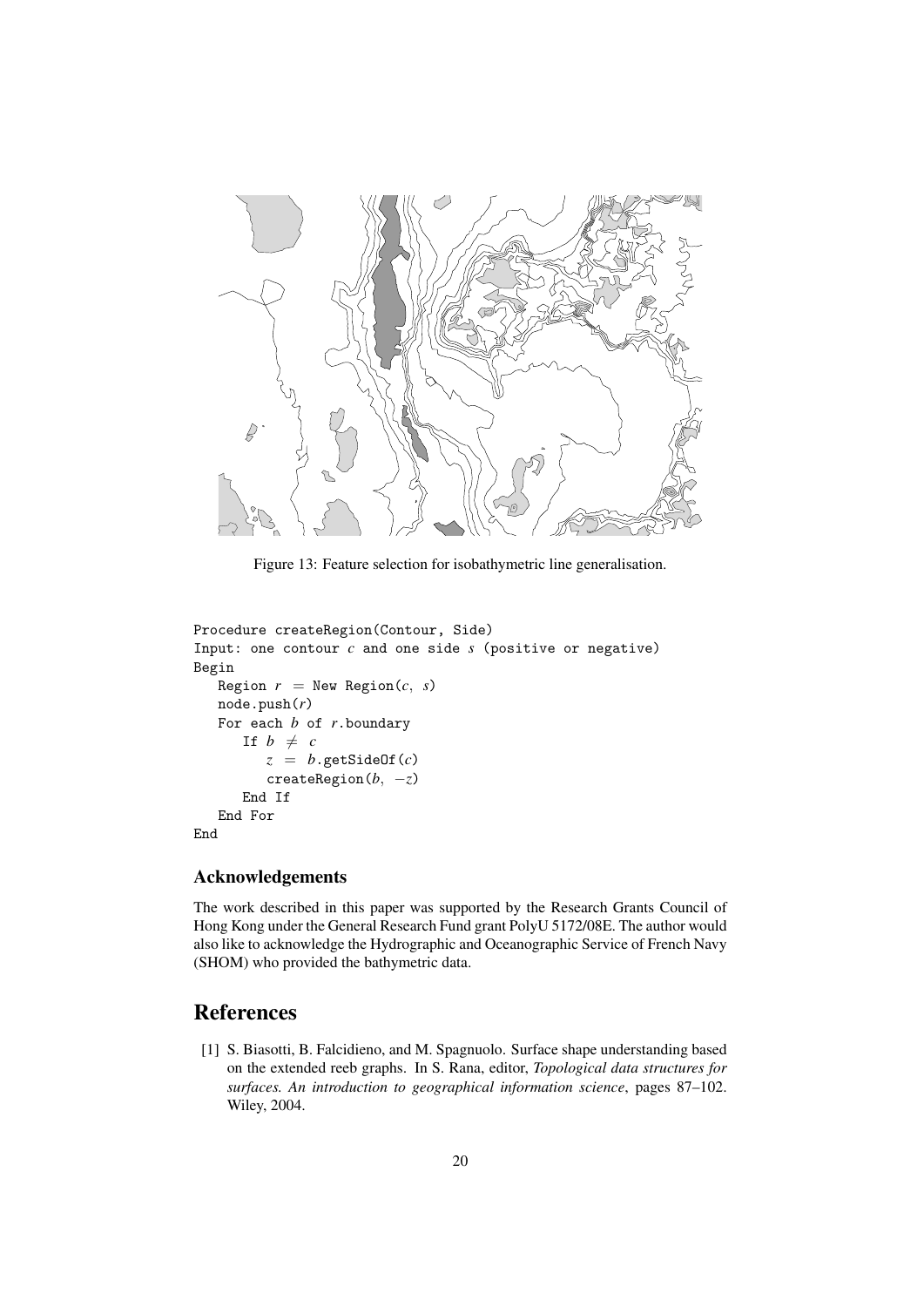

<span id="page-20-5"></span>Figure 14: Feature tree after generalisation. Black nodes: depressions, Grey nodes: eminences, White nodes: mixed features.

| Contour                                              |
|------------------------------------------------------|
| # list <point> polyline</point>                      |
| # Number elevation                                   |
| # list <contour> positiveside</contour>              |
| # list <contour> negativeside</contour>              |
| + list <contour> getAdjacentContours(Side)</contour> |
| + Side getSideOf(Contour)                            |

<span id="page-20-7"></span>Figure 15: The Contour data structure

- <span id="page-20-6"></span>[2] J. T. Bjørke. Framework for entropy-based map evaluation. *Cartography and Geographic Information Systems*, 23(2):78–95, 1996.
- <span id="page-20-3"></span>[3] H. Carr, J. Snoeyink, and U. Axen. Computing contour trees in all dimensions. *Computational Geometry*, 24(2):75 – 94, 2003.
- <span id="page-20-0"></span>[4] O. Chaudhry and W. Mackaness. Creating mountains out of mole hills: Automatic identification of hills and ranges using morphometric analysis. *Transactions in GIS*, 12(5):567–589, 2008.
- <span id="page-20-2"></span>[5] J. Chen, C. Qiao, and R. Zhao. A Voronoi interior adjacency-based approach for generating a contour tree. *Computers and geosciences*, 30:355–367, 2004.
- <span id="page-20-4"></span>[6] Computational Geometry Algorithms Library. http://www.cgal.org.
- <span id="page-20-1"></span>[7] T. Cronin. Automated reasoning with contour maps. *Computers and geosciences*, 21(5):609–618, 1995.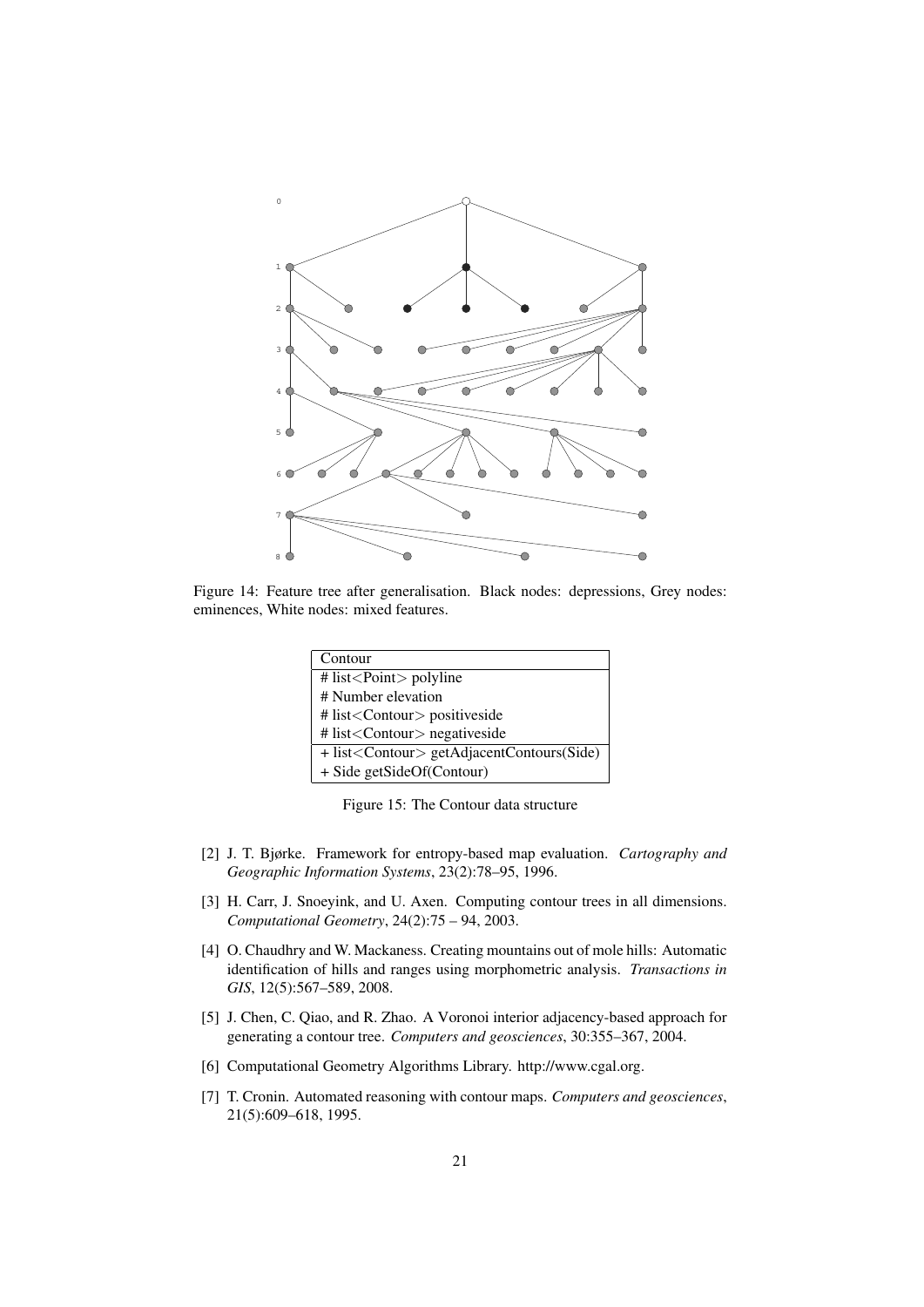| Region                                | RegionGraph            |
|---------------------------------------|------------------------|
| # MorphometricClass featuretype       | # list < Region > r    |
| # list $\langle$ Contour $>$ boundary | # list $\lt$ (Contour, |
| + Number getRegionHeight()            | + createRegion(C       |
| + Number getBaseElevation()           |                        |

| RegionGraph                            |
|----------------------------------------|
| # list $\langle$ Region $>$ node       |
| # list<(Contour, Region, Region)> edge |
| + createRegion(Contour, Side)          |

<span id="page-21-13"></span>Figure 16: The Region and RegionGraph data structures

- <span id="page-21-1"></span>[8] E. Danovaro, L. De Floriani, L. Papaleo, and M. Vitali. A multi-resolution representation for terrain morphology. In M. Raubal et al., editors, *GIScience 2006, LNCS 4197*, pages 33–46. Springer-Verlag Berlin Heidelberg, 2006.
- <span id="page-21-9"></span>[9] P. Fisher, J. Wood, and T. Cheng. Where is Helvellyn? Fuzziness of multi-scale landscape morphometry. *Transaction of the Institute of British Geographers*, 29(4):106–128, 2004.
- <span id="page-21-3"></span>[10] T. Gökgöz. Generalization of contours using deviation angles and error bands. *The Cartographic Journal*, 42(2):145–156, 2005.
- <span id="page-21-0"></span>[11] E. Imhof. *Cartographic Relief Representation*. de Gruyter, Berlin, 1982.
- <span id="page-21-11"></span>[12] International Hydrographic Organization. *Standardization of undersea feature names*. International Hydrographic Bureau, Monaco, 4*th* edition, 2008.
- <span id="page-21-2"></span>[13] I. S. Kweon and T. Kanade. Extracting topographic terrain features from elevation maps. *CVGIP: Image Understanding*, 59(2):171–182, 1994.
- <span id="page-21-12"></span>[14] J.-M. Le Yaouanc, E. Saux, and C. Claramunt. A semantic and language-based ´ representation of an environmental scene. *Geoinformatica*, 14(3):333–352, 2010.
- <span id="page-21-4"></span>[15] Z. Li and H. Sui. An integrated technique for automated generalization of contour maps. *The Cartographic Journal*, 37(1):29–37, 2000.
- <span id="page-21-8"></span>[16] X. Liu and J. R. Ramirez. Automated vectorization and labeling of very large raster hypsographic map images using contour graph. *Surveying and Land Information Systems*, 57(1):5–10, 1997.
- <span id="page-21-5"></span>[17] W. Mackaness and M. Steven. An algorithm for localised contour removal over steep terrain. *The Cartographic Journal*, 43(2):144–156, 2006.
- <span id="page-21-10"></span>[18] D. Mark and G. Sinha. Ontology of landforms: Delimitation and classification of topographic eminences. In M. Raubal, H. J. Miller, A. U. Frank, and M. F. Goodchild, editors, *Proceedings of the 4th International Conference on Geographic Information Science, extended abstracts, Münster, Germany, pages* 129–132, September 2006.
- <span id="page-21-6"></span>[19] K. Matuk, C. Gold, and Z. Li. Skeleton based contour line generalization. In A. Riedl, W. Kainz, and G. A. Elmes, editors, *Progress in Spatial Data Handling*, pages 643–658. Springer Berlin Heidelberg, 2006.
- <span id="page-21-7"></span>[20] S. P. Morse. A mathematical model for the analysis of contour line data. *Journal of the Association for Computing Machinery*, 15(2):205–220, April 1968.